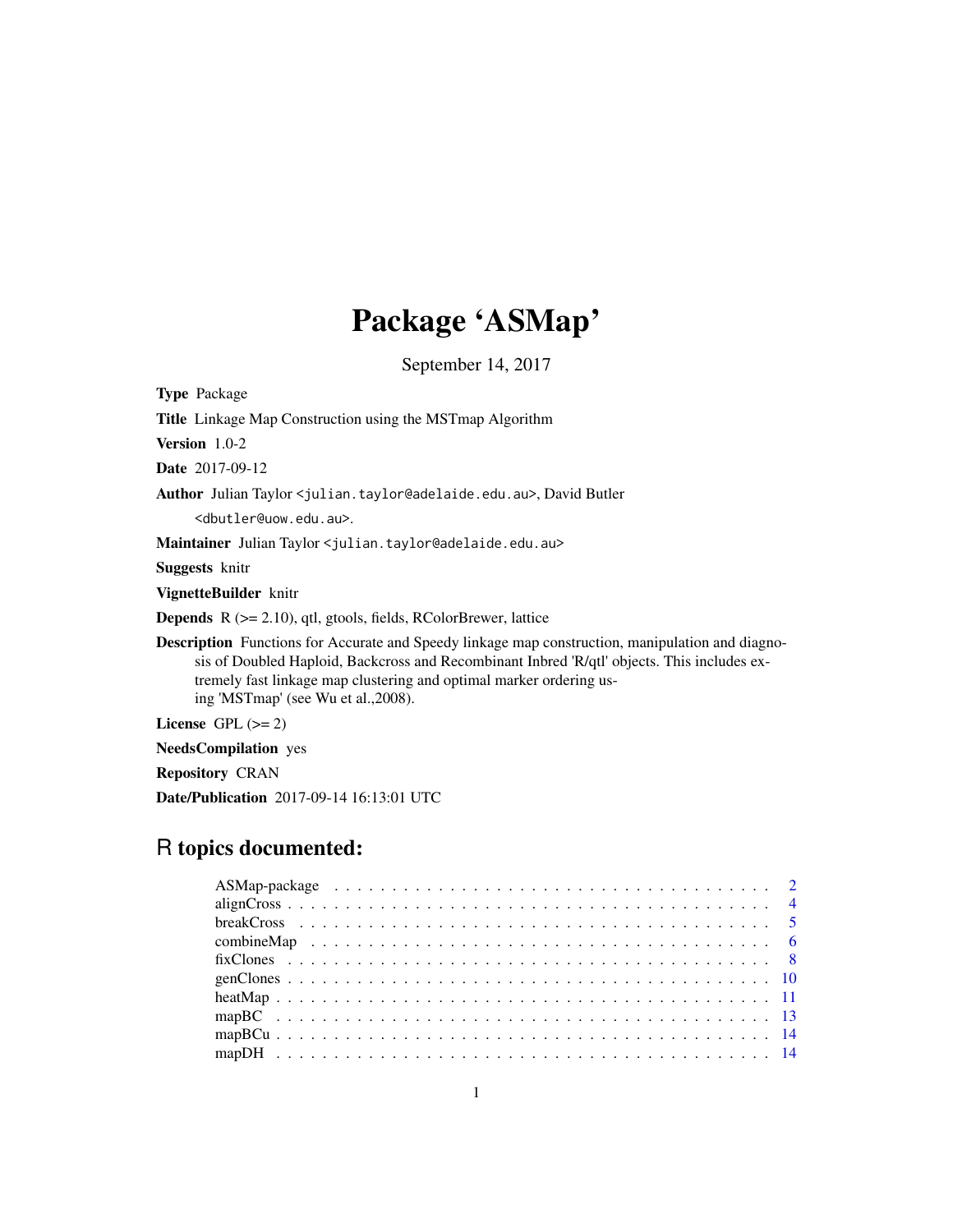# <span id="page-1-0"></span>2 ASMap-package

| Index | 41 |
|-------|----|

ASMap-package *Additional functions for linkage map construction and manipulation of R/qtl objects.*

# Description

Additional functions for linkage map construction and manipulation of R/qtl objects. This includes extremely fast linkage map clustering and marker ordering using MSTmap (see Wu et al., 2008).

# Details

| Package: | ASMap      |
|----------|------------|
| Type:    | Package    |
| Version: | $1.0 - 1$  |
| Date:    | 2017-07-26 |
| License: | GPL 2      |

Welcome to the ASMap package!

One of the fundamental reasons why this package exists was to utilize and implement the source code for the the Minimum Spanning Tree algorithm derived in Wu et al. (2008) (reference below) for linkage map construction. The algorithm is lightning quick at linkage group clustering and optimal marker ordering and can handle large numbers of markers.

The package contains two very efficient functions, mstmap.data.frame and mstmap.cross, that provide users with a highly flexible set linkage map construction methods using the MSTmap algorithm. mstmap.data.frame constructs a linkage map from a data frame of genetic marker data and will use the entire contents of the object to form linkage groups and optimally order markers within each linkage group. mstmap.cross is a linkage map construction function for qtl package objects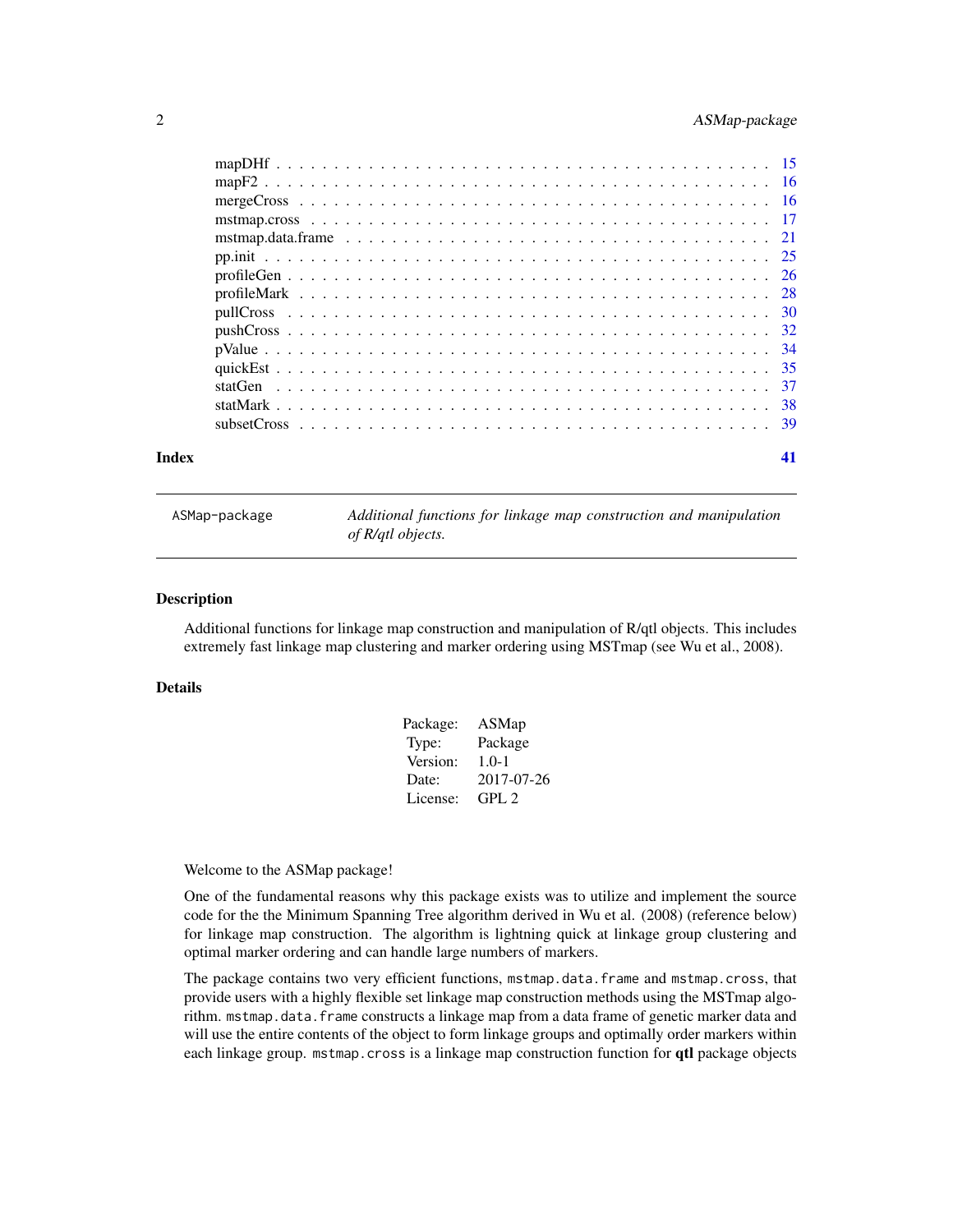# ASMap-package 3

and can be used to construct linkage maps in a flexible number of ways. See ?mstmap.cross for complete details.

To complement the computationally efficient linkage map construction functions, the package also contains functions pullCross and pushCross that allow the pulling/pushing markers of different types to and from the linkage map. This system gives users the ability to initially pull markers aside that are not needed for immediate construction and push them back later if required. There are also functions for fast numerical and graphical diagnosis of unconstructed and constructed linkage maps. Specifically, there is an improved heatMap that graphically displays pairwise recombination fractions and LOD scores with separate legends for each. profileGen can be used to simultaneously profile multiple statistics such as recombination counts and double recombination counts for individual lines across the constructed linkage map. profileMark allows simultaneous graphical visualization of marker or interval statistics profiles across the genome or subsetted for a predefined set of linkage groups. Graphical identification and orientation of linkage groups using reference linkage maps can be conducted using alignCross. All of these graphical functions utilize the power of the advanced graphics package **lattice** to provide seamless multiple displays.

Other miscellaneous utilities for qtl objects include

- mergeCross: Merging of linkage groups
- breakCross: Breaking of linkage groups
- combineMap: Combining linkage maps
- quickEst: Very quick estimation of genetic map distances
- genClones: Reporting genotype clones
- fixClones: Consensus genotypes for clonal groups

A comprehensive vignette showcasing the package is now available! It contains detailed explanations of the functions in the package and how they can be used to perform efficient map construction. There is a fully worked example that involves pre-construction diagnostics, linkage map construction and post construction diagnostics. This example also shows how functions of the package can be used for post linkage map construction techniques such as fine mapping and combining linkage maps. The vignette has be succinctly summarised in the Journal of Statistical Software publication Taylor and Butler (2017) referenced below.

#### Author(s)

Julian Taylor, Dave Butler, Timothy Close, Yonghui Wu, Stefano Lonardi Maintainer: Julian Taylor <julian.taylor@adelaide.edu.au>

#### References

Wu, Y., Bhat, P., Close, T.J, Lonardi, S. (2008) Efficient and Accurate Construction of Genetic Linkage Maps from Minimum Spanning Tree of a Graph. Plos Genetics, 4, Issue 10.

Taylor, J., Butler, D. (2017) R Package ASMap: Efficient Genetic Linkage Map Construction and Diagnosis. Journal of Statistical Software, 79(6), 1–29.

# See Also

[qtl-package](#page-0-0)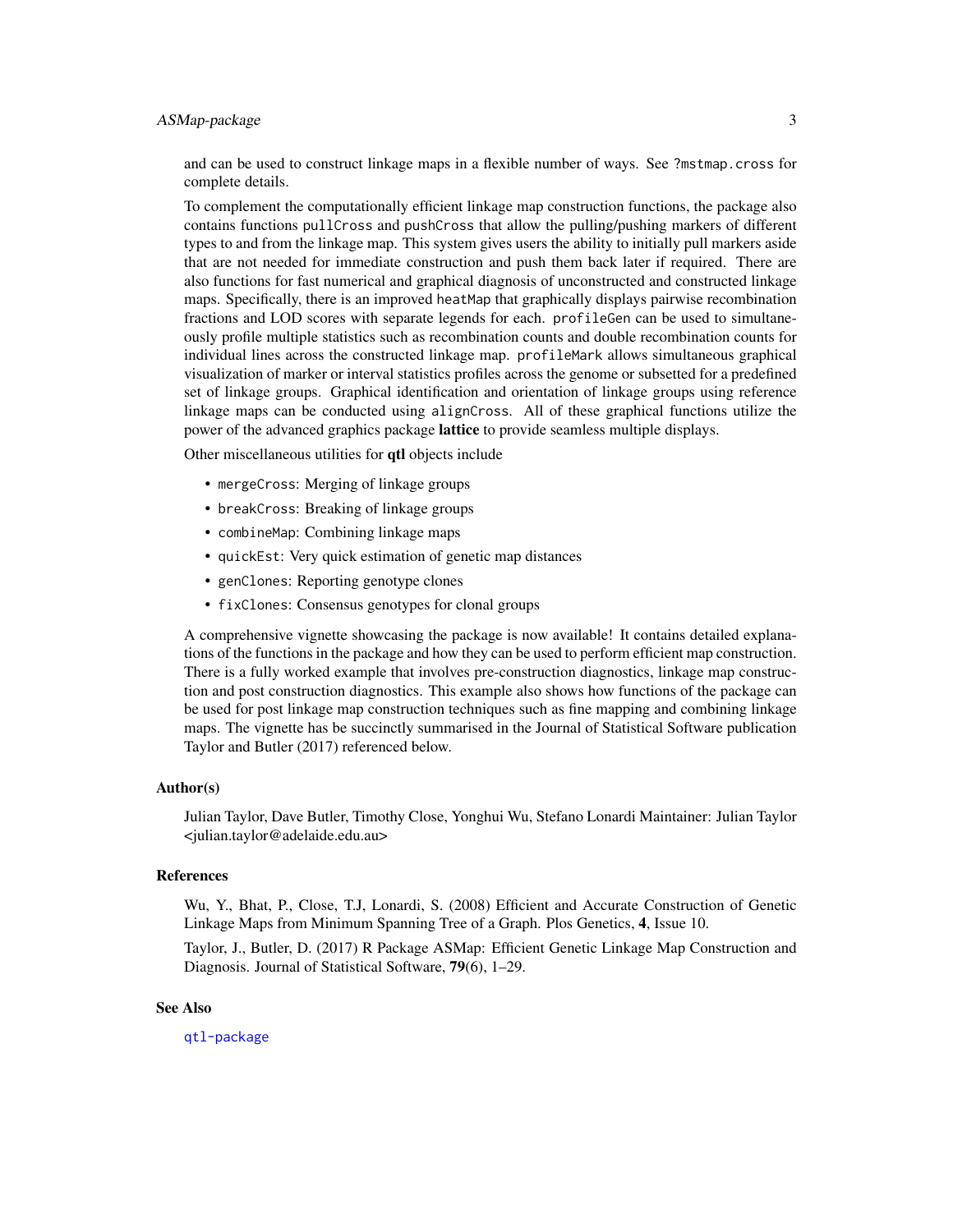<span id="page-3-0"></span>

#### Description

A graphical tool for identity and alignment of linkage groups in qtl cross objects using reference maps.

# Usage

alignCross(object, chr, maps, ...)

# Arguments

| object | A qtl cross object with any class structure.                                                                                                                                                                       |
|--------|--------------------------------------------------------------------------------------------------------------------------------------------------------------------------------------------------------------------|
| chr    | A character string of linkage group names or a logical vector equal to the length<br>of the number of linkage groups (see subset.cross).                                                                           |
| maps   | A named list of <b>qtl</b> cross objects or data. frame objects containing markers that<br>are present in object. The matching markers are used to identify and orient the<br>object linkage groups (see Details). |
|        | Other arguments to be passed to the high level lattice plot.                                                                                                                                                       |

#### Details

If any list elements of map are qtl "cross" objects then marker names, linkage group identity and genetic distance information are extracted. List elements of map that are data.frame objects must explicitly contain named columns "marker","ref.chr","ref.dist" otherwise an error will be produced.

For each linkage group determined by chr, the contents of the listed maps are checked for matching markers in object. For each chr and reference map combination, a scatter plot of the object genetic distances against the reference distances is displayed with reference linkage group names as the plotting character. If a linkage group is in correct orientation the overall slope of the scatter plot should be positive. If a linkage group requires inverting then the overall slope should be negative.

#### Value

A lattice panel plot is displayed with panels labelled by a combination of chr and the maps used as a reference. A data frame of these results is also invisibly returned.

# Author(s)

Julian Taylor

### References

Taylor, J., Butler, D. (2017) R Package ASMap: Efficient Genetic Linkage Map Construction and Diagnosis. Journal of Statistical Software, 79(6), 1–29.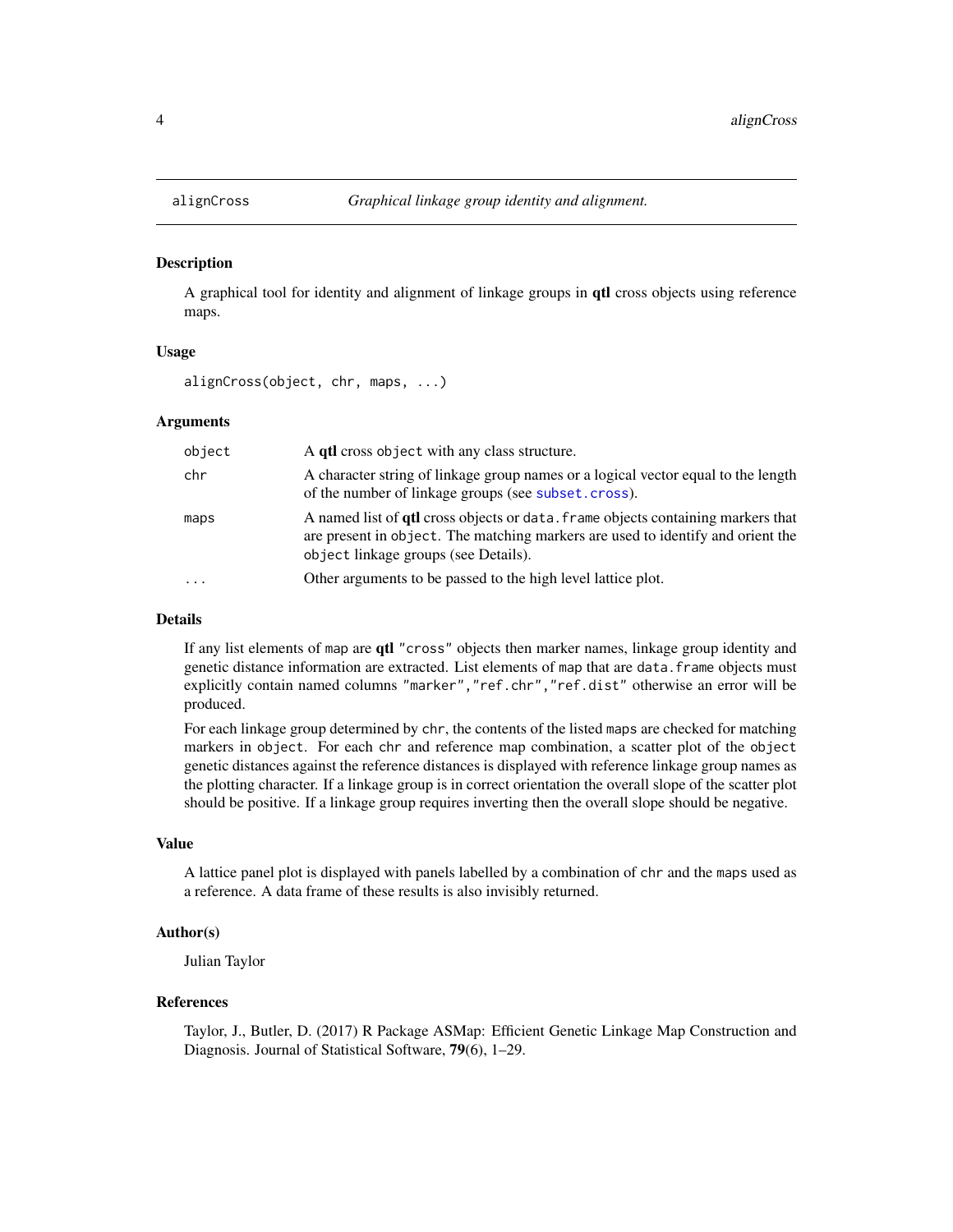#### <span id="page-4-0"></span>breakCross 5

# See Also

[est.map](#page-0-0)

#### Examples

```
data(mapDH, package = "ASMap")
chrl <- sample(c(TRUE,FALSE), 23, replace = TRUE)
mapDH1 <- subset(mapDH, chr = chrl)
alignCross(mapDH, maps = list(DH = mapDH1), layout = c(3,5), col = 1:7)
```
<span id="page-4-1"></span>breakCross *Break linkage groups of an R/qtl cross object*

# Description

Breaks linkage groups of an R/qtl cross object from a user specified list.

### Usage

```
breakCross(cross, split = NULL, suffix = "numeric", sep = ".")
```
# Arguments

| cross  | An R/qtl cross object with any class structure.                                                                                                                                                                                                                                                                                                                           |
|--------|---------------------------------------------------------------------------------------------------------------------------------------------------------------------------------------------------------------------------------------------------------------------------------------------------------------------------------------------------------------------------|
| split  | A list named by the linkage groups required for splitting and containing marker<br>names immediately preceding where the splits are to be made (see Details).                                                                                                                                                                                                             |
| suffix | This can be a vector of character strings containing "numeric" or "alpha" spec-<br>if ying whether integers or letters are to be appended to the old linkage group<br>names to form new names. This argument may also be list with elements named<br>by the linkage groups that are in split and containing the new names for the<br>split linkage groups (see Examples). |
| sep    | The character separator to be used to separate the linkage group name and the<br>suffix.                                                                                                                                                                                                                                                                                  |

#### Details

The splitting of any linkage group only needs to be defined by the markers immediately preceding where the splits are to be made. Multiple splits in the one linkage group are possible as well as splitting across multiple linkage groups with one call.

# Value

The cross object is returned with identical class structure as the inputted cross object. The "geno" element will contain separate linkage groups for the user defined splits.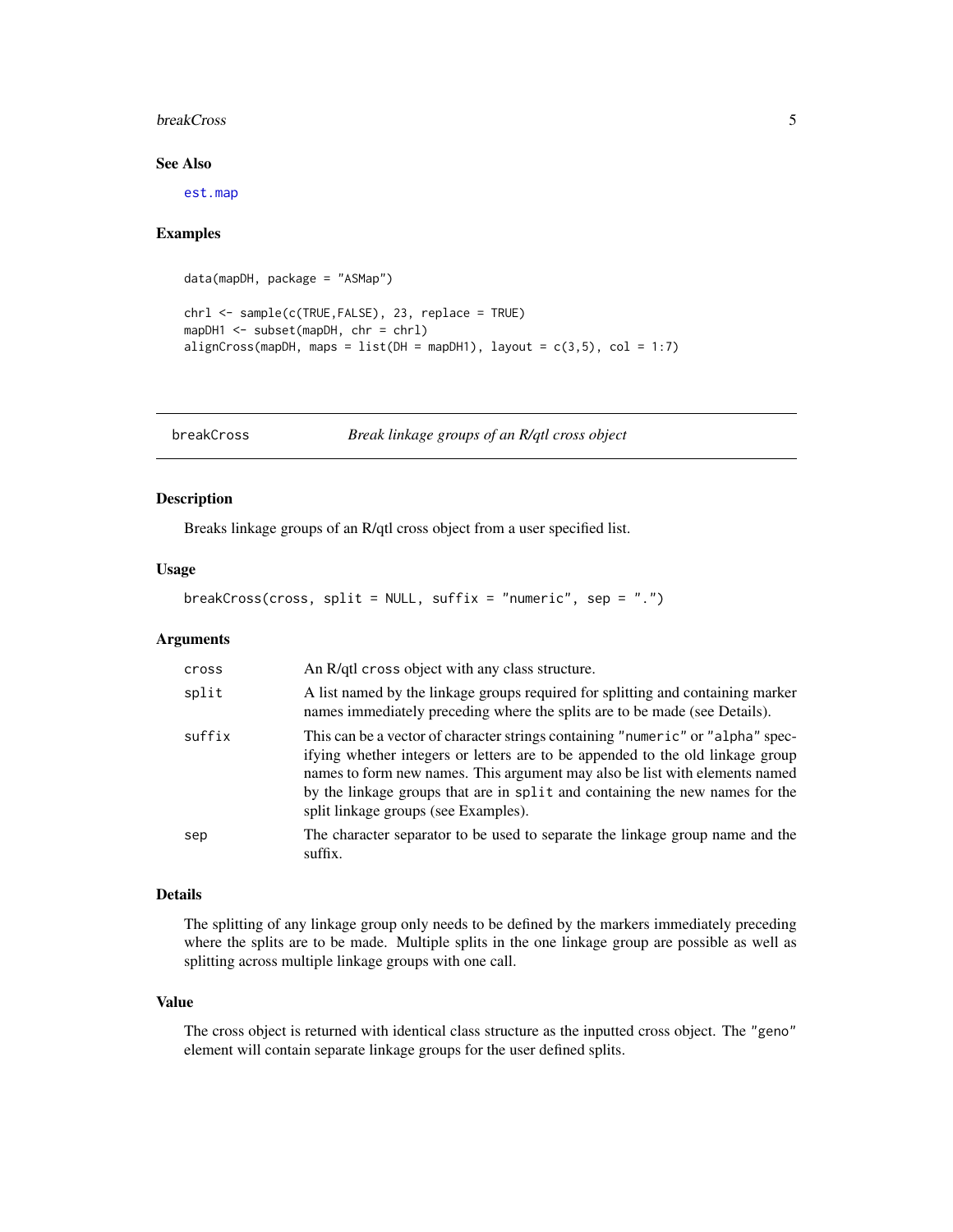# <span id="page-5-0"></span>Author(s)

Julian Taylor

# References

Taylor, J., Butler, D. (2017) R Package ASMap: Efficient Genetic Linkage Map Construction and Diagnosis. Journal of Statistical Software, 79(6), 1–29.

# See Also

[mergeCross](#page-15-1)

# Examples

```
data(mapDH, package = "ASMap")
mapDH1 <- breakCross(mapDH, split = list("4A" = "4A.m.8"))
pull.map(mapDH1)[["4A.1"]]
pull.map(mapDH1)[["4A.2"]]
## manually choose suffix
mapDH1 <- breakCross(mapDH, split = list("4A" = "4A.m.8"), suffix = list("4A" = c("4AA","4AB")))
```

| combineMap | Combine linkage maps from multiple qtl cross objects |  |  |
|------------|------------------------------------------------------|--|--|
|            |                                                      |  |  |

# Description

Combine map information, marker data and phenotype data from multiple R/qtl cross objects

#### Usage

```
combineMap(..., id = "Genotype", keep-all = TRUE, merge_by = "genotype")
```

| $\cdot \cdot \cdot$ | An unlimited set of arguments with each argument defining an <b>qtl</b> cross object.<br>All R/qtl objects can have any class structure but it must be identical across<br>objects. (see Details for more information.) |
|---------------------|-------------------------------------------------------------------------------------------------------------------------------------------------------------------------------------------------------------------------|
| id                  | The name of the common column in the pheno element of each cross object<br>representing the genotype names. Default is "Genotype".                                                                                      |
| keep.all            | A logical value determining whether all genotypes should be kept in the final<br>linkage map regardless of their absence in some linkage maps (see Details).<br>Default is TRUE.                                        |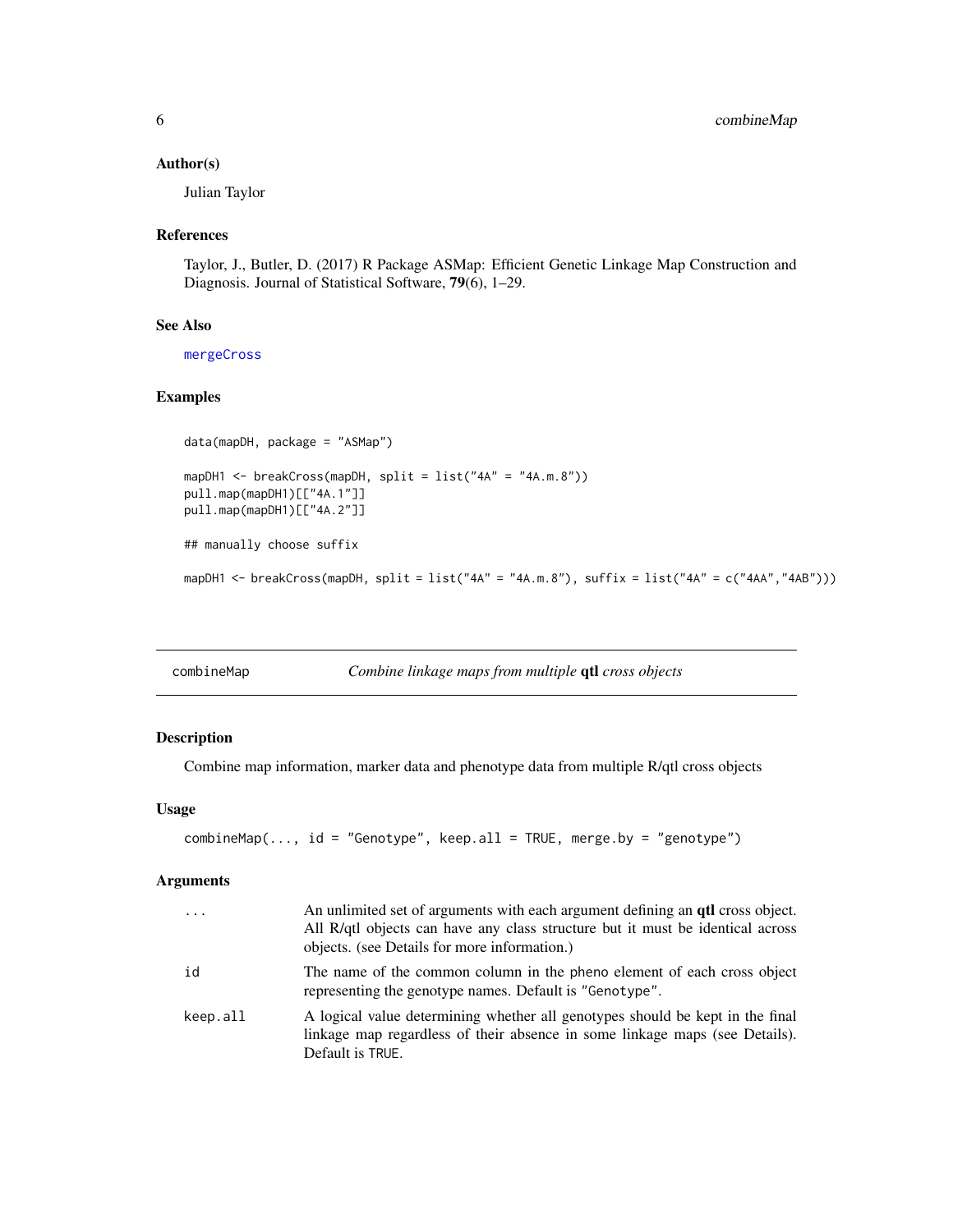# combineMap 7

merge.by A character string. If "genotype" then combining of maps occurs by common genotypes and if "marker" combining of maps occurs by common markers. Default is "genotype". (see Details for more information.)

# Details

This function combines linkage maps from multiple **qtl** cross objects by merging marker data and map information as well as phenotypic data if present. The function contains some initial checks before proceeding with the combining. Firstly, all **qtl** cross objects must have the same class structure and have a column in the pheno element of the object named by the argument id. The symbol ";" should be avoided in markers as this is reserved for string manipulation within the function.

If merge.by = "genotype" then the combining occurs sequentially across linkage maps based on common genotype names. If keep.all=TRUE then the marker set and phenotypic data are "padded out" when genotype names are not shared between maps. If keep.all=FALSE then the marker set and phenotype data are shrunk to only include genotypes that are shared among all linkage maps. Marker names must be unique across the set of linkage maps. Non-matching genotype names between linkage maps will expand the final marker data and phenotypic data so it is prudent to check genotype names are correct in each of the linkage maps before combining.

If merge. by  $=$  "marker" then the combining occurs sequentially across linkage maps based on common markers. If keep.all=TRUE then the marker set is "padded out" when marker names are not shared between maps. If keep. all=FALSE then the marker set is shrunk to only include markers that are shared among all linkage maps. Genotypes must be unique across the set of linkage maps. It should be noted, this function does not use a consensus map algorithm to determine chromosome identification and genetic distances of common markers. These are both calculated using the first instance of the markers appearance across the sequential maps. This makes it ideal for potentially pushing additional genotypes into an established map.

For both merge.by types, if a linkage group name is shared across linkage maps then the marker data from the shared linkage group in each of the maps will be merged. If maps share the same linkage group names and do not require merging the duplicate linkage group names in one of the linkage maps will need to be altered before combining. As a final process, markers are ordered within linkage groups according to distances supplied in each of the linkage maps.

It should also be noted that this function does not re-construct the final linkage map after combining the set of linkage maps. For efficient linkage map reconstruction of a combined qtl object see mstmap.cross().

# Value

A single R/qtl cross object is returned with identical class structure as the inputted cross objects.

#### Author(s)

Julian Taylor

# References

Taylor, J., Butler, D. (2017) R Package ASMap: Efficient Genetic Linkage Map Construction and Diagnosis. Journal of Statistical Software, 79(6), 1–29.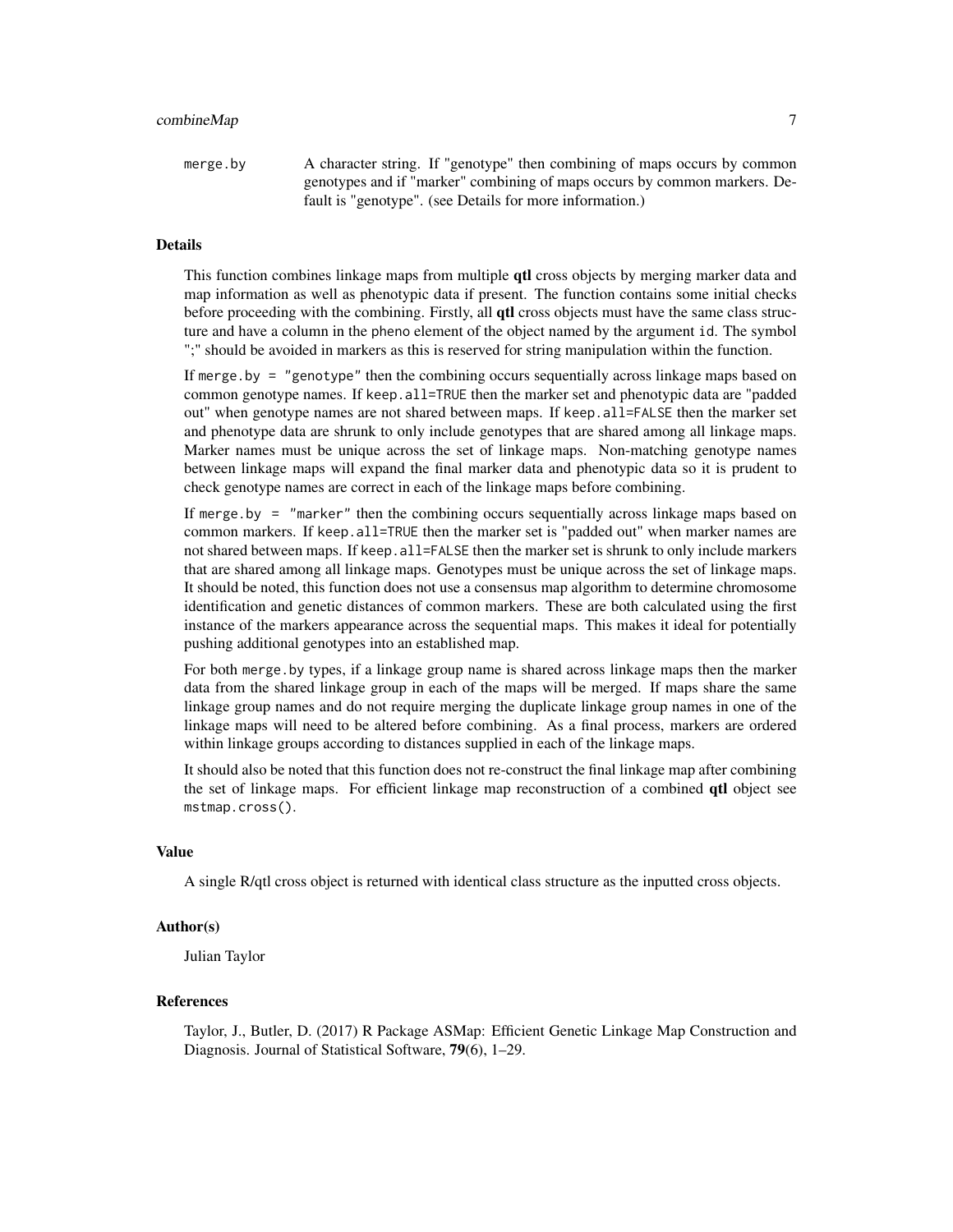# <span id="page-7-0"></span>See Also

[breakCross](#page-4-1) and [mergeCross](#page-15-1)

# Examples

```
data(mapDH, package = "ASMap")
## create copy of mapDH with some different linkage groups
## and change marker names so they are unique
mapDH1 <- mapDH
names(mapDH1$geno)[5:14] <- paste("L",1:10, sep = "")
mapDH1$geno <- lapply(mapDH1$geno, function(el){
   names(el$map) <- dimnames(el$data)[[2]] <- paste(names(el$map), "A", sep = "")
   el})
mapDHc <- combineMap(mapDH, mapDH1)
nmar(mapDHc)
```
<span id="page-7-1"></span>fixClones *Consensus genotypes for clonal genotype groups*

# Description

Consensus genotypes for clonal genotype groups of an R/qtl object.

#### Usage

fixClones(object, gc, id = "Genotype", consensus = TRUE)

| object    | An R/qtl object object with any class structure.                                                                                                                                                                                                                                                                                                          |
|-----------|-----------------------------------------------------------------------------------------------------------------------------------------------------------------------------------------------------------------------------------------------------------------------------------------------------------------------------------------------------------|
| gc        | A data frame of genotype clone infomation usually from a call to genClones<br>(see Details).                                                                                                                                                                                                                                                              |
| id        | Character string defining the column of object \$pheno containing the genotype<br>names.                                                                                                                                                                                                                                                                  |
| consensus | A logical value. If TRUE then consensus genotypes will be calculated for each<br>clonal group by intelligently collapsing alleles for each marker (see Details).<br>If FALSE then for each clonal group the genotype with the least missing alleles<br>across the genome will be retained and the remaining genotypes from each group<br>will be removed. |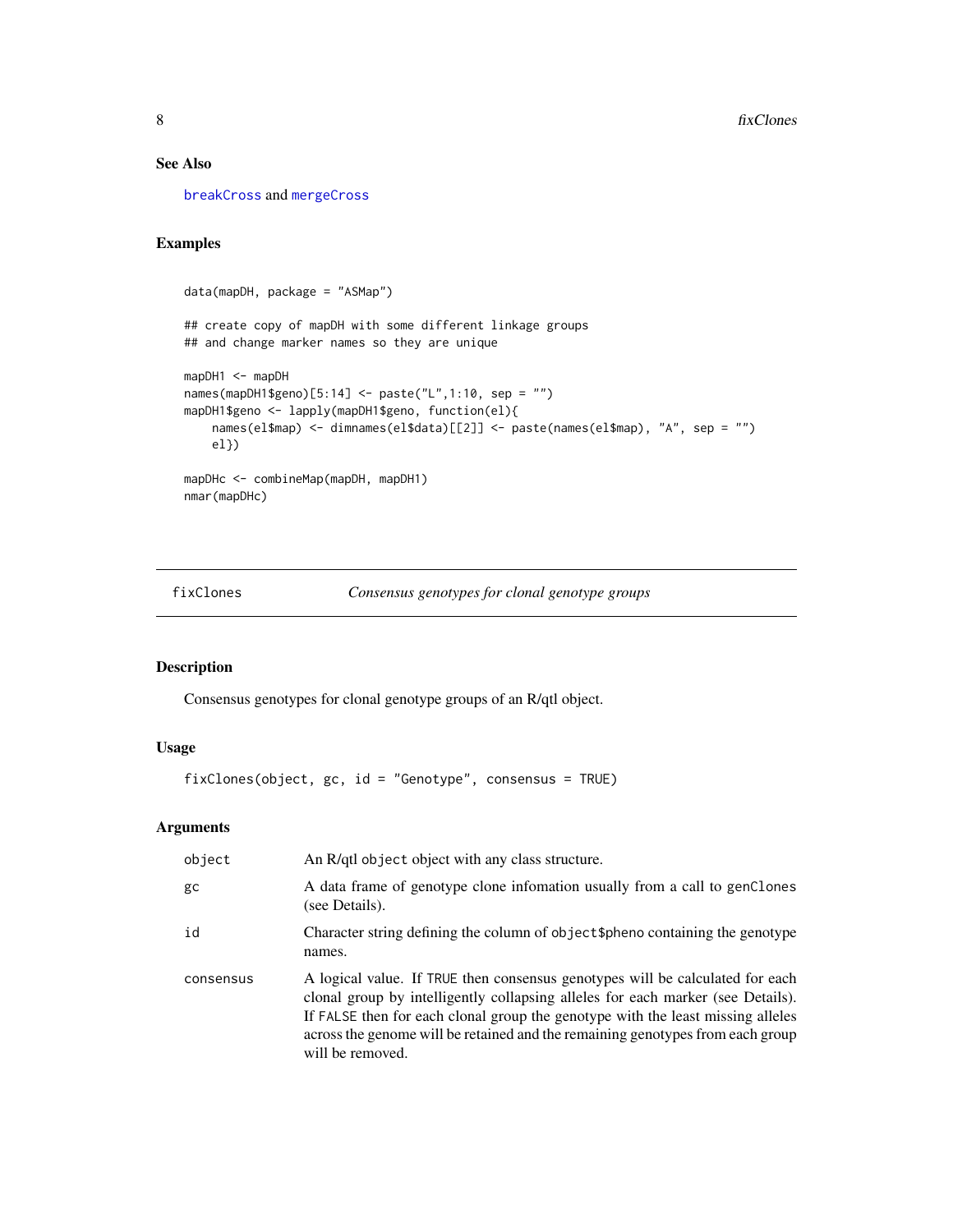#### <span id="page-8-0"></span>fixClones 9

# Details

This function provides a very efficient way of dealing with genotype clones in a genetic marker set. This function can be used at any stage of the map construction process as it retains linkage group and marker position information.

The gc argument needs to be a data frame of clone information and is easily obtained from a call to genClones. If this function is not used then the data frame must contain at least three columns with the first two columns named "G1" and "G2" containing the pairs of genotypes that are clones and a "group" column that indicates the clonal group the pairs of genotypes belongs to.

If consensus = TRUE then the function will intelligently collapse the alleles for each marker to form a consensus genotype. Specifically, the allele value will remain unchanged when there are observed allele values across all genotypes in the clone group. For cases where there are missing alleles for some but not all of the genotypes, the consensus genotype will be given the common allele value from the genotypes that contained observed allele values. If there is more than one unique allele value across the genotypes for any marker then it is set to missing.

#### Value

The cross object is returned with identical class structure as the imputted cross object.

#### Author(s)

Julian Taylor

# References

Taylor, J., Butler, D. (2017) R Package ASMap: Efficient Genetic Linkage Map Construction and Diagnosis. Journal of Statistical Software, 79(6), 1–29.

#### See Also

[comparegeno](#page-0-0) and [genClones](#page-9-1)

#### Examples

```
data(mapDH, package = "ASMap")
gc <- genClones(mapDH)
mapDHf <- fixClones(mapDH, gc$cgd, consensus = TRUE)
```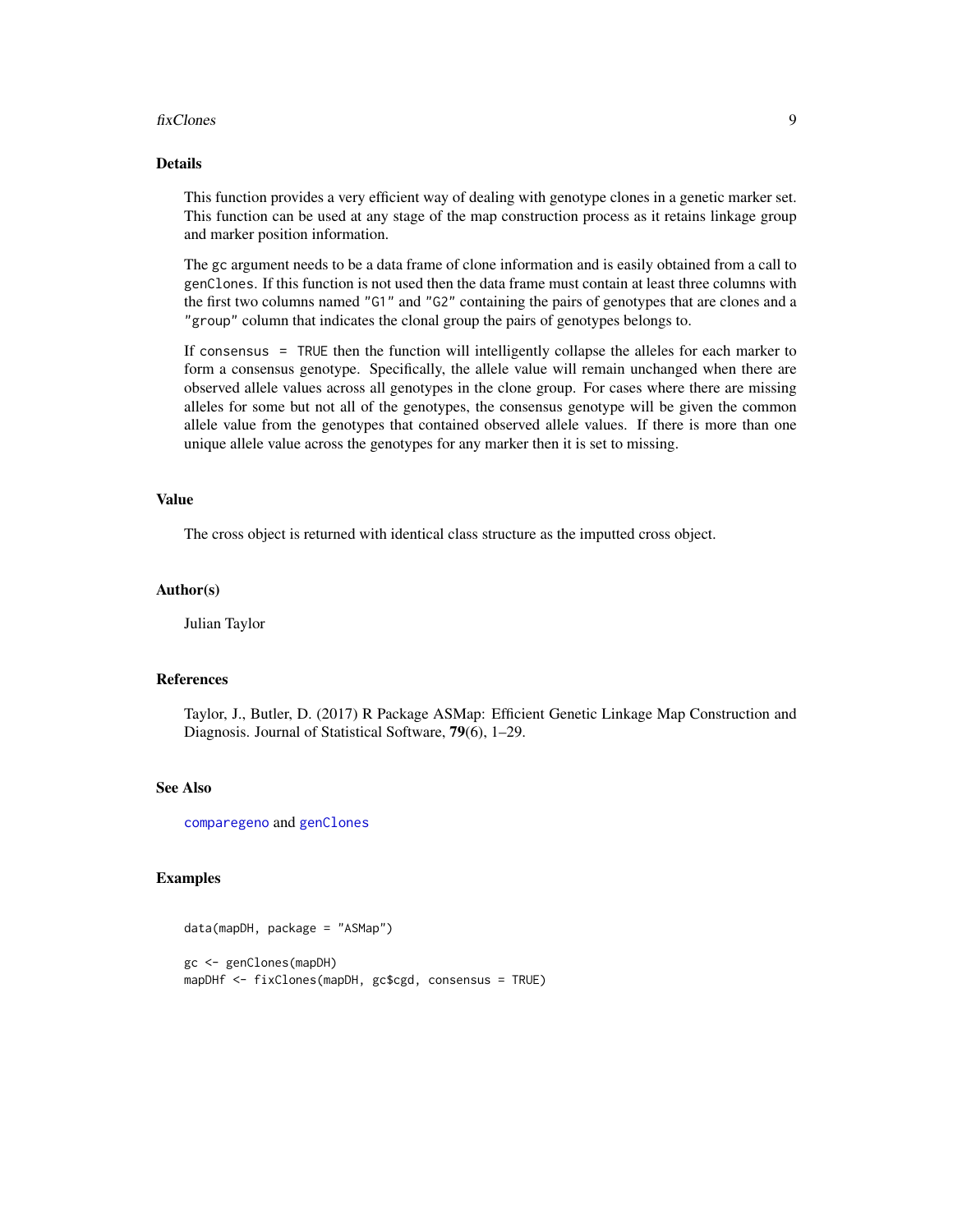<span id="page-9-1"></span><span id="page-9-0"></span>

# Description

Find and report genotype clones for R/qtl objects.

# Usage

genClones(object, chr, tol =  $0.9$ , id = "Genotype")

# Arguments

| object | An R/qtl object object with any class structure.                                                  |
|--------|---------------------------------------------------------------------------------------------------|
| chr    | A character string of linkage group names.                                                        |
| tol    | Pairs of genotypes with a proporion of matching alleles above this tolerance will<br>be returned. |
| id     | Character string defining the column of object \$pheno containing the genotype<br>names.          |

# Details

This function extends the functionality of comparegeno in the qtl package by providing breakdown statistics for the pairs of genotypes that have a proportion of matching alleles above tol.

# Value

A list is returned with the matrix from comparegeno as an element cgm and the breakdown statistics for returned genotype pairs in cgd. Specifically, the statistics contain a "group" column which determines the clonal group the pair of genotypes belongs to.

# Author(s)

Julian Taylor

# References

Taylor, J., Butler, D. (2017) R Package ASMap: Efficient Genetic Linkage Map Construction and Diagnosis. Journal of Statistical Software, 79(6), 1–29.

# See Also

[comparegeno](#page-0-0) and [fixClones](#page-7-1)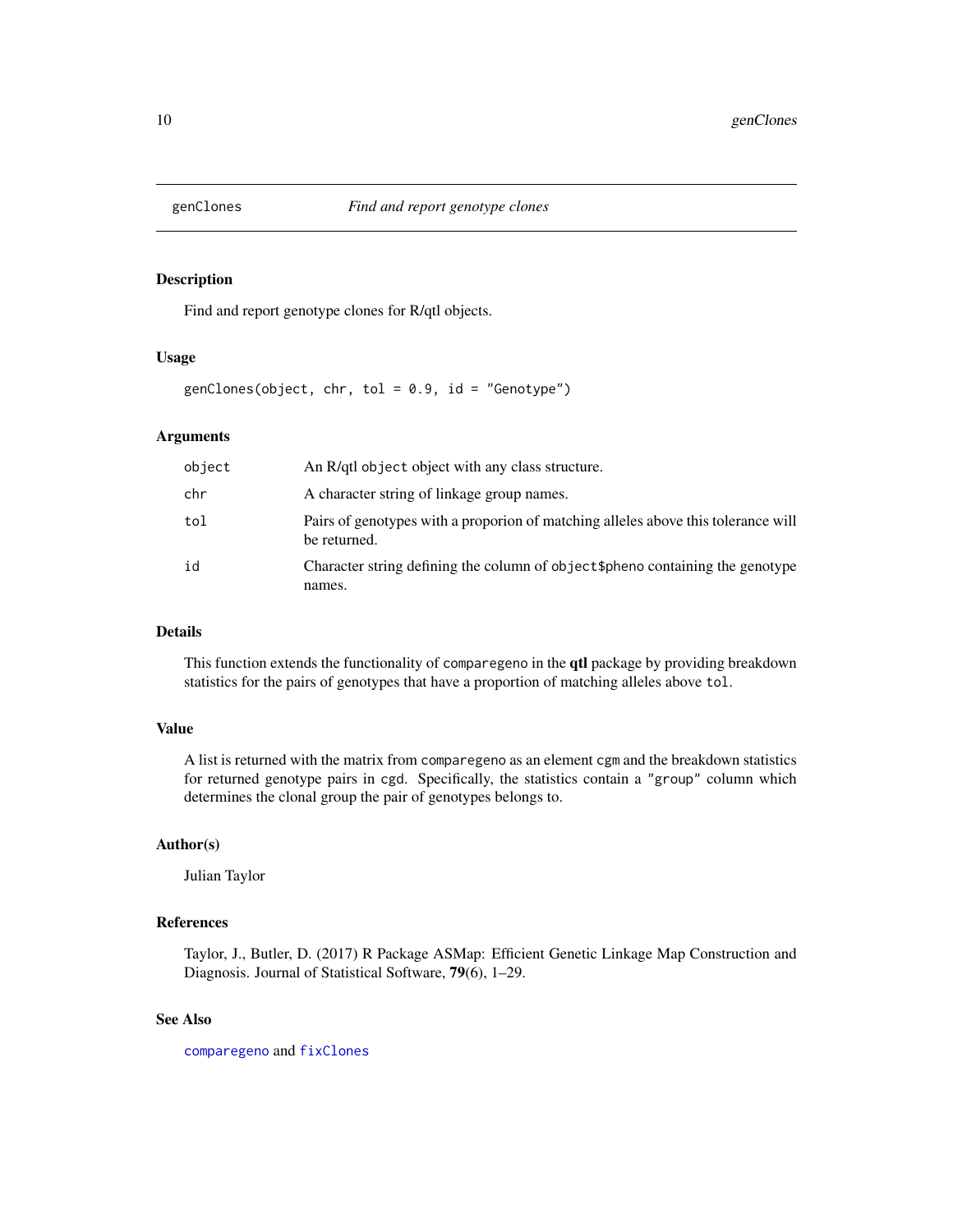#### <span id="page-10-0"></span>heatMap 2012 11 and 2012 11 and 2012 12:30 12:30 12:30 12:30 12:30 12:30 12:30 12:30 12:30 12:30 12:30 12:30 12:30 12:30 12:30 12:30 12:30 12:30 12:30 12:30 12:30 12:30 12:30 12:30 12:30 12:30 12:30 12:30 12:30 12:30 12:30

# Examples

```
data(mapDH, package = "ASMap")
gc <- genClones(mapDH)
```

| heatMap | Heat map of the estimated pairwise recombination fractions and LOD |
|---------|--------------------------------------------------------------------|
|         | linkage between markers.                                           |

# Description

Heat map of the estimated pairwise recombination fractions and LOD linkage between markers that provides extended functionality of Bromans R/qtl plotRF function.

# Usage

```
heatMap(x, chr, mark, what = c("both", "lod", "rf"), \text{lmax} = 12,rmin = 0, markDiagonal = FALSE, color =
rev(colorRampPalette(brewer.pal(11,"Spectral"))(256)), ...)
```

| $\mathsf{x}$ | A "cross" object generated from the R/qtl package.                                                                                                                                                                                                                                                                                                        |
|--------------|-----------------------------------------------------------------------------------------------------------------------------------------------------------------------------------------------------------------------------------------------------------------------------------------------------------------------------------------------------------|
| chr          | A character string of linkage group names to subset the cross object.                                                                                                                                                                                                                                                                                     |
| mark         | An argument to subset linkage groups further into marker subsets. This can<br>be a single numerical vector of markers positions which will subset all linkage<br>groups in the same manner. Or it may be a list of numerical vectors named by<br>the linkage group names with which to subset the linkage groups separately.                              |
| what         | A character string of either "lod", "rf" or "both". If "lod" only pairwise LOD<br>scores between markers are plotted. If "rf" then only pairwise recombination<br>fractions between markers are plotted. If "both" then both are plotted with LOD<br>on the lower triangle and recombination in the upper triangle. This is the default<br>(see Details). |
| lmax         | The threshold LOD score to implemented. Scores above this threshold will be<br>plotted at the same colour.                                                                                                                                                                                                                                                |
| rmin         | The threshold recombination fraction to be implemented. Recombination frac-<br>tions below this threshold will be plotted at the same colour.                                                                                                                                                                                                             |
| markDiagonal | Logical value. If TRUE then borders are added around the diagonal elements of<br>the heat map.                                                                                                                                                                                                                                                            |
| color        | The colour spectrum used to display the heat map. The default is the "Spectral"<br>diverging palette from the <b>RColorBrewer</b> package (see Details).                                                                                                                                                                                                  |
|              | There are additional features available through this argument that can be used to<br>customize the heatmap (see Details).                                                                                                                                                                                                                                 |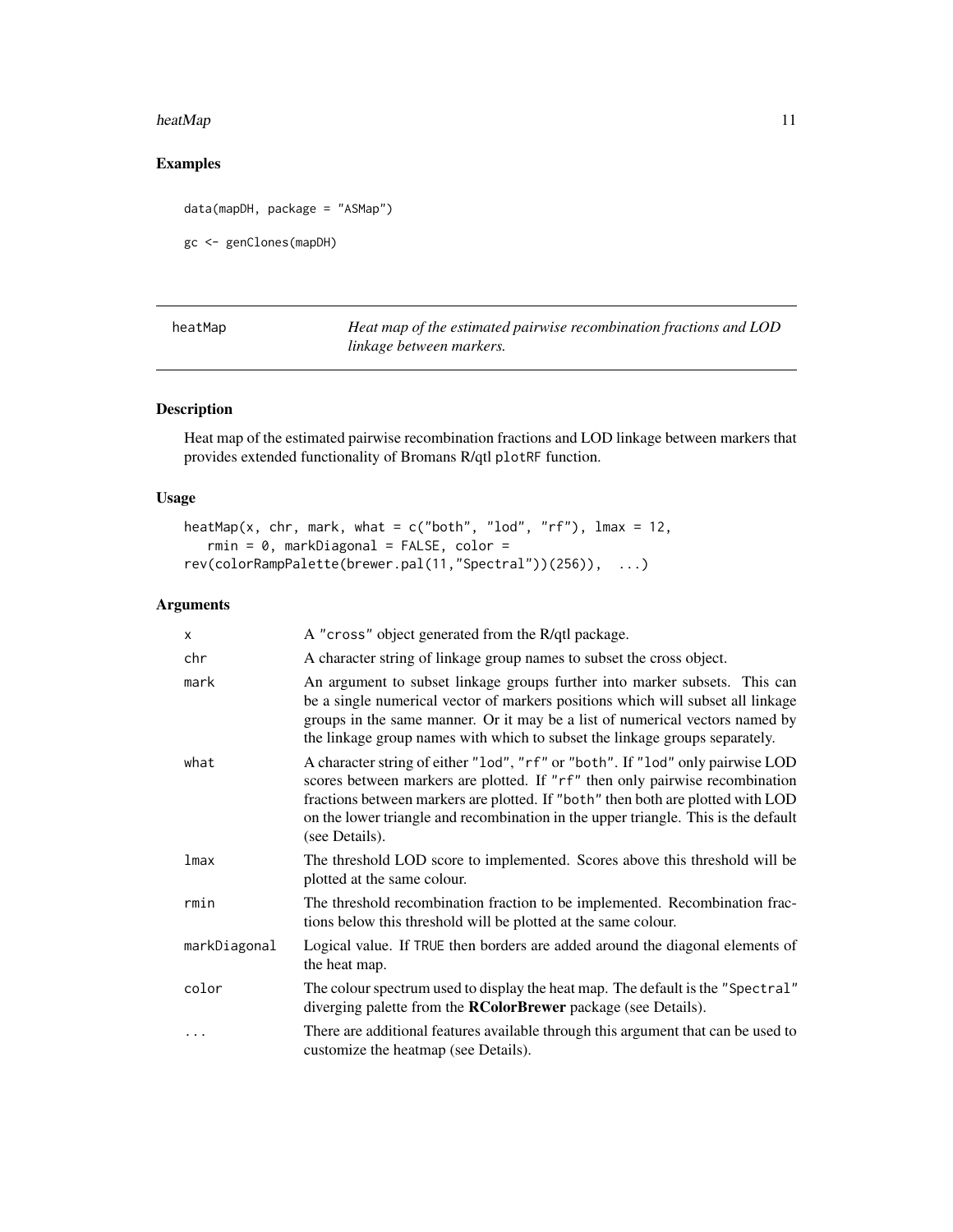#### <span id="page-11-0"></span>Details

This function is a rewrite of Bromans **qtl** package function plot RF that provides extended functionality. When what = "lod" is chosen the pairwise LOD linkage between markers is displayed on the heat map with a legend on the right hand side spanning zero to lmax across the color spectrum. If what = "rf" the pairwise estimated recombination fractions are displayed on the heat map with a legend on the right hand side spanning rmin to 0.5 across the color spectrum. The legend also extends past 0.5 to display estimated recombination fractions between 0.5 and one through a colour spectrum of the maximum color value to white. This functionality now gives users the ability to detect markers that may be problematic or possibly out of phase. For what  $=$  "both" the pairwise LOD linkage is displayed on the lower triangle of the heat map and the pairwise estimated recombination fractions are displayed on the upper triangle. If this option is chosen, legends are displayed for both components of the heat map.

The default colour spectrum is the diverging palette "Spectral" from the RcolorBrewer package. This diverging palette provides an aesthetically pleasing colour spectrum for the diagnosis of pairwise linkage between markers. Specifically, the palette displays weak linkage and/or low recombination between markers as blue or "cool" areas and strong linkage and/or recombination between markers are shown as red or "hot" areas.

Much of the extra functionality of this function comes from the use of image.plot in the fields package. This function allows the partitioning of the plotting region into a bigplot region for the heat map and a smallplot region for the legend. This is called twice when what = "both". The size of the regions can be manipulated by passing the bigplot or smallplot arguments to the function but it is advised to use the defaults. Further manipulation of the heat map can achieved by passing other arguments of the function image.plot. Users should consult the help file for image.plot for more details. It should be noted that the argument legend.args needs to be avoided as it used in this function.

#### Value

A heat map is displayed on the current plotting device.

#### Author(s)

Julian Taylor

#### References

Taylor, J., Butler, D. (2017) R Package ASMap: Efficient Genetic Linkage Map Construction and Diagnosis. Journal of Statistical Software, 79(6), 1–29.

#### See Also

[plotRF](#page-0-0)

# Examples

data(mapDH, package = "ASMap")

## bulking linkage groups and reconstructing entire linkage map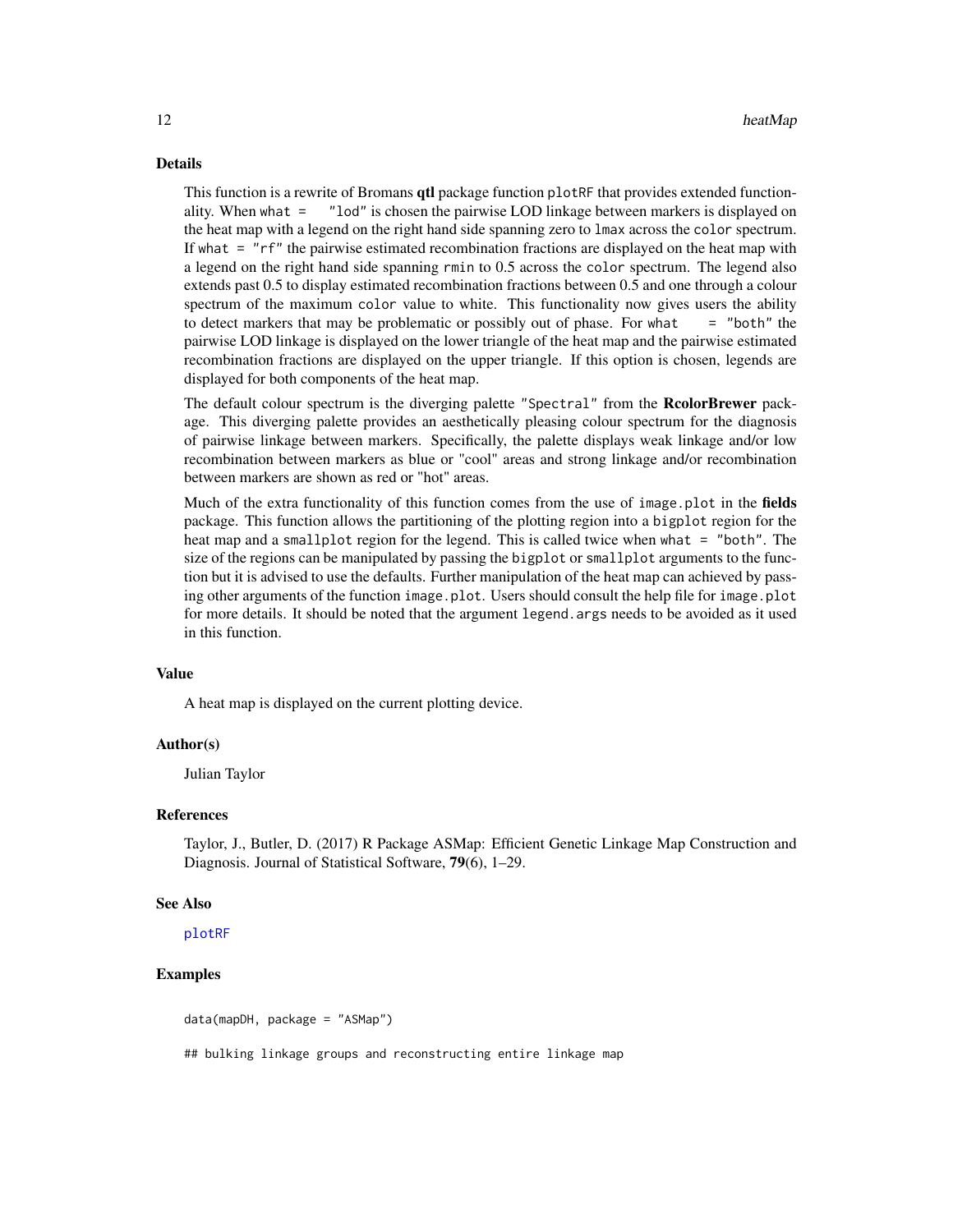#### <span id="page-12-0"></span> $mapBC$  13

```
test1 <- mstmap(mapDH, bychr = FALSE, dist.fun = "kosambi", trace = FALSE)
## plot heat map of result
heatMap(test1, lmax = 30)
```
<span id="page-12-1"></span>

mapBC *A constructed linkage map for a backcross barley population*

#### Description

A constructed linkage map for a backcross barley population in the form of a constructed R/qtl object.

#### Usage

data(mapBC)

# Format

This data relates to a fully constructed linkage map of 3019 markers genotyped on 300 individuals spanning the 7 linkage groups of the barley genome. The map was constructed using the MSTmap algorithm integrated in [mstmap.cross](#page-16-1) with geentic distances estimated using the "kosambi" mapping function. The data is in R/qtl format with a class structure c("bc","cross"). See read.cross() documentation for more details on the format of this object.

#### References

Taylor, J., Butler, D. (2017) R Package ASMap: Efficient Genetic Linkage Map Construction and Diagnosis. Journal of Statistical Software, 79(6), 1–29.

# Examples

```
data(mapBC, package = "ASMap")
```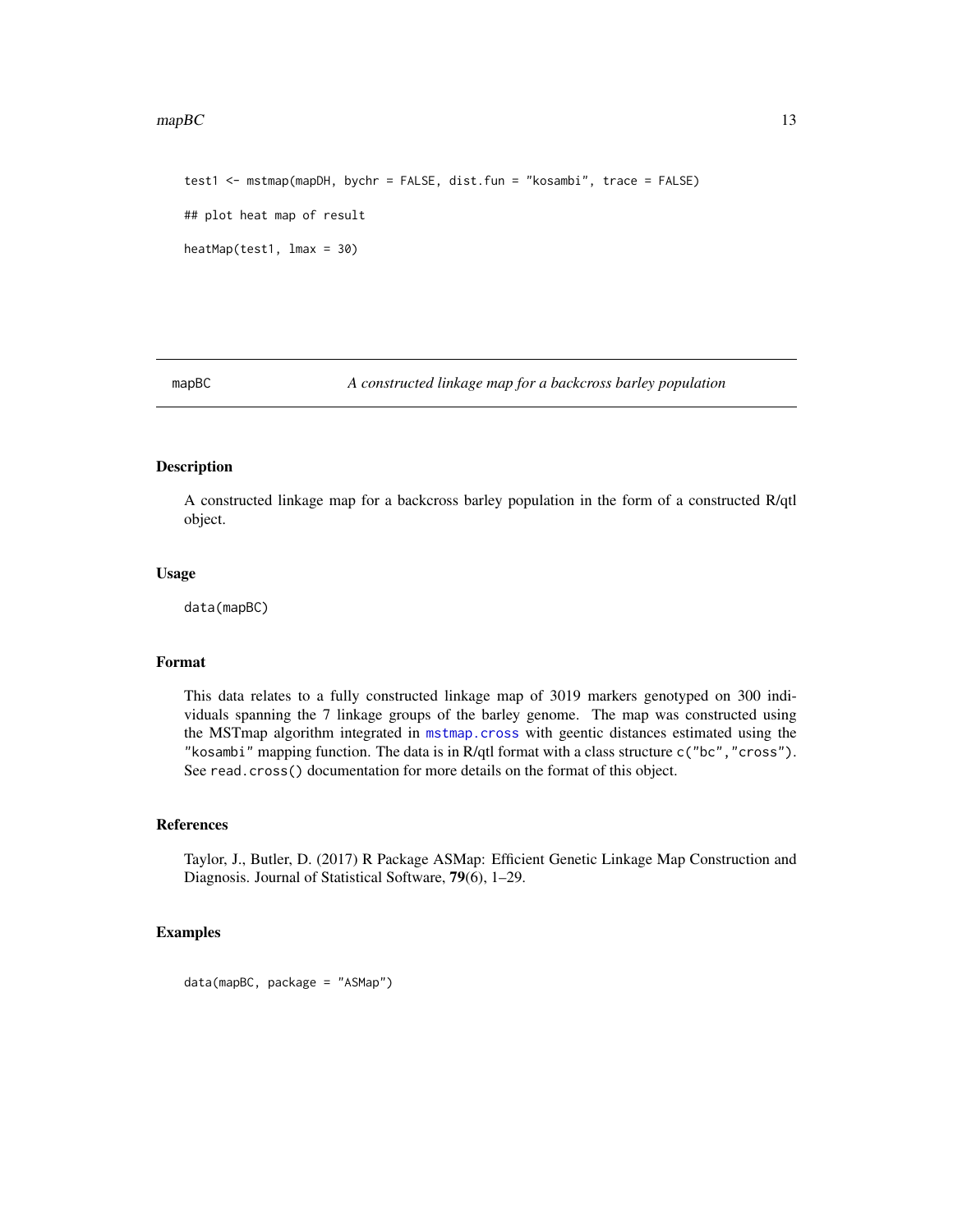<span id="page-13-0"></span>

# Description

An unconstructed marker set for a backcross barley population in the form of an R/qtl object.

#### Usage

data(mapBCu)

#### Format

This data relates to an unconstructed version of [mapBC](#page-12-1) and consists of 3023 markers genotyped on 326 individuals with markers randomly assorted on one large linkage group. The data is in R/qtl format with a class structure c("bc", "cross"). See read.cross() documentation for more details on the format of this object. This data set forms the basis of the worked example in Chapter 3 of the vignette (see vignette("ASMap") for complete details)

# References

Taylor, J., Butler, D. (2017) R Package ASMap: Efficient Genetic Linkage Map Construction and Diagnosis. Journal of Statistical Software, 79(6), 1–29.

# Examples

data(mapBCu, package = "ASMap")

<span id="page-13-1"></span>mapDH *A constructed linkage map for a doubled haploid wheat population*

# Description

A constructed linkage map for a doubled haploid wheat population in the form of a constructed R/qtl object.

#### Usage

data(mapDH)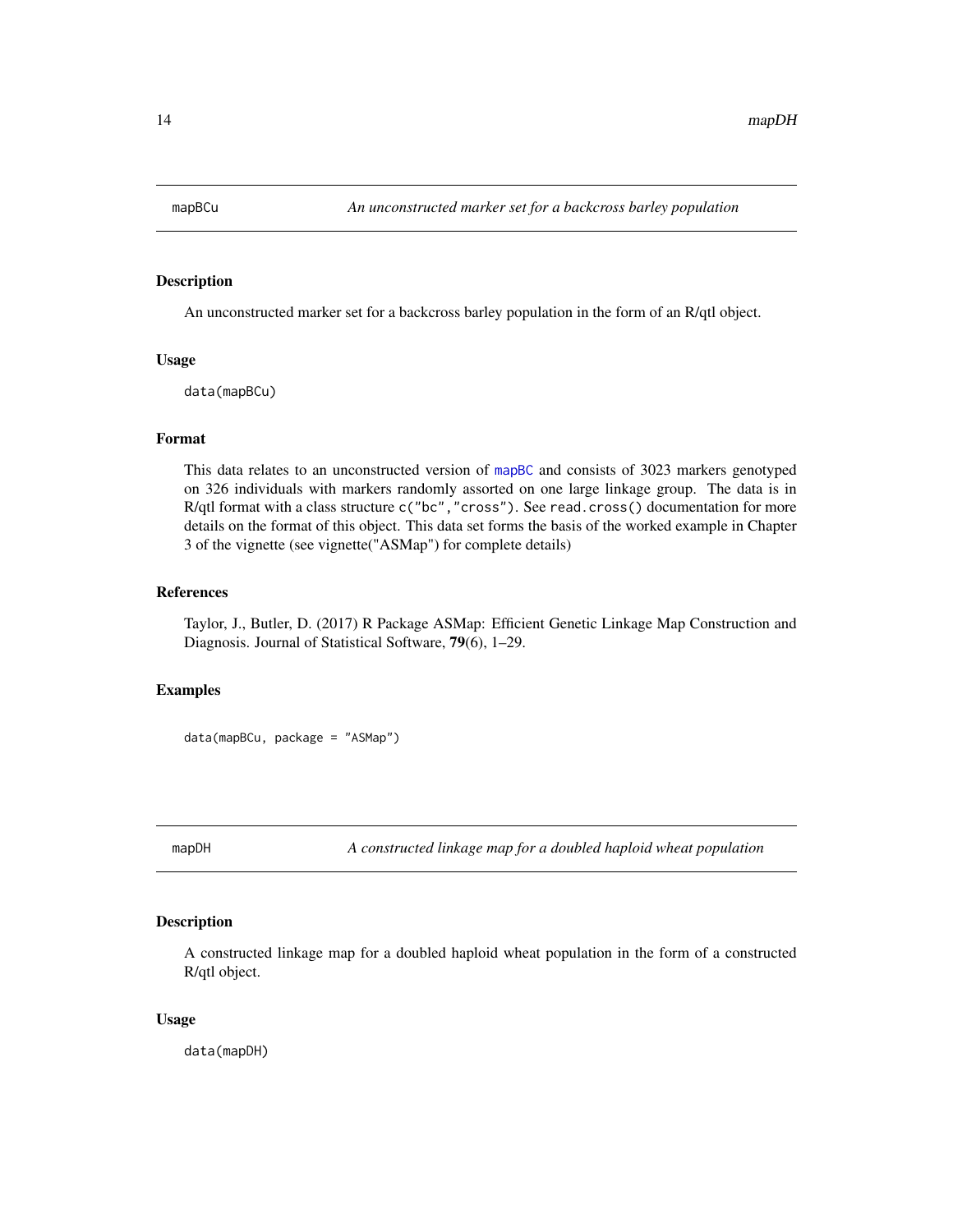#### <span id="page-14-0"></span> $mapDHf$  15

# Format

This data relates to a fully constructed linkage map of 599 markers genotyped on 218 individuals. The linkage map consists of 23 linkage groups spanning the whole genome. 584 markers are from the orignal map with an additonal 12 co-located markers and 3 slightly distorted markers. The map was constructed using the MSTmap algorithm integrated in[mstmap.cross](#page-16-1) with geentic distances estimated using the "kosambi" mapping function. The data is in R/qtl format with a class structure c("bc","cross"). See read.cross documentation for more details on the format of this object.

# Examples

```
data(mapDH, package = "ASMap")
```
mapDHf *An unconstructed marker set for a doubled haploid wheat population*

#### Description

An unconstructed marker set for a doubled haploid wheat population in the form of a constructed R/qtl object.

#### Usage

data(mapDHf)

# Format

This data is the unconstructed version of [mapDH](#page-13-1) and consists of 599 markers genotyped on 218 individuals. 584 markers are from the orignal map with an additonal 12 co-located markers and 3 slightly distorted markers. The data is in a data.frame format with genotypes in columns and randomly assorted markers in rows. See [mstmap.data.frame](#page-20-1) documentation for more details on the format of this object.

#### Examples

data(mapDHf, package = "ASMap")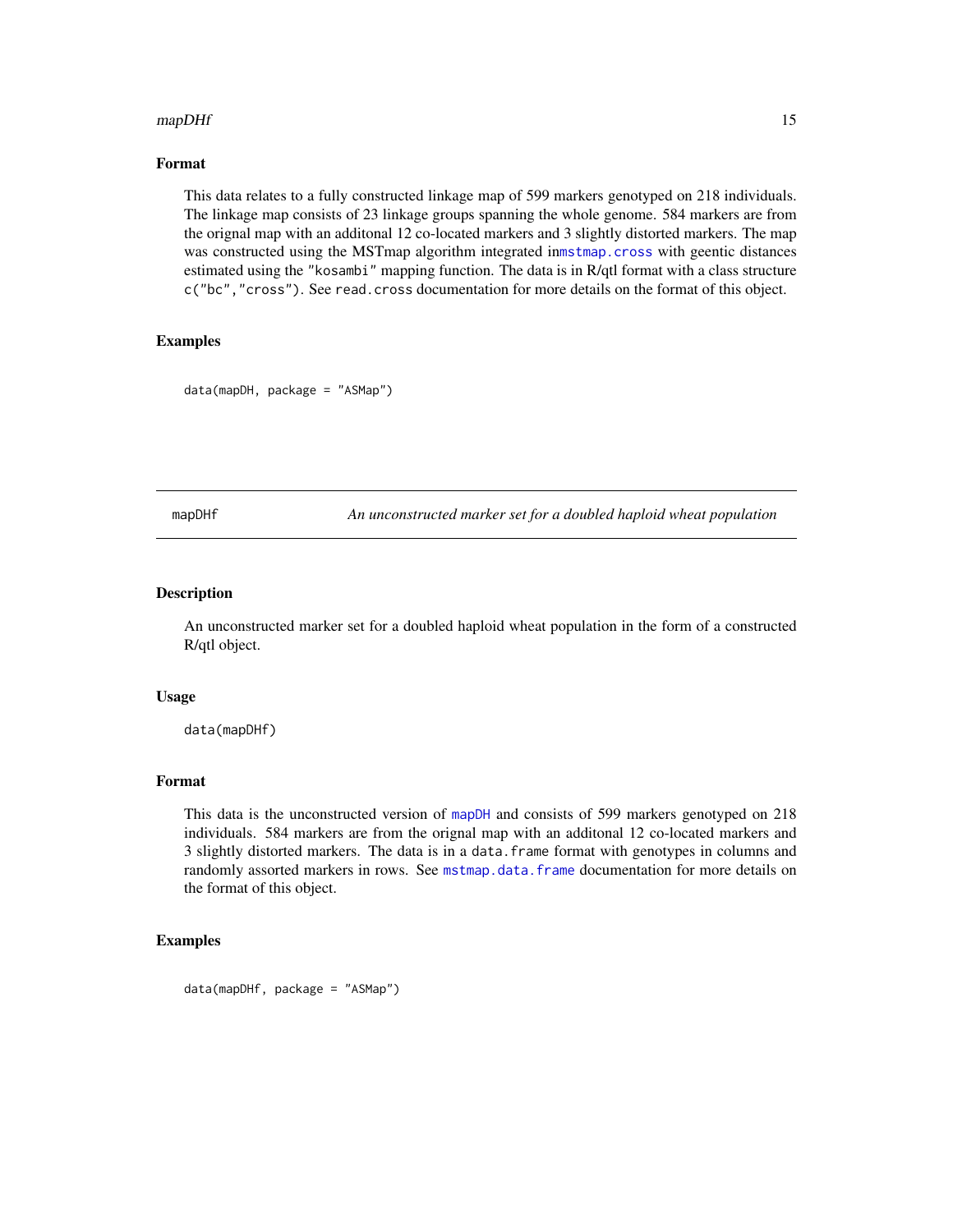<span id="page-15-0"></span>mapF2 *Simulated constructed linkage map for a self pollinated F2 barley population*

# Description

Simulated constructed linkage map for a self pollinated F2 barley population in the form of an R/qtl object.

#### Usage

data(mapF2)

# Format

This data relates to a fully constructed linkage map of 700 simulated markers genotyped on 250 individuals. The map consists of 7 linkage groups, each contaning 100 markers spanning an approximate linkage group length of 200cM. The map was constructed using [mstmap.cross](#page-16-1) from the ASMap package and map distances were estimated using the "kosambi" mapping function. The data is in R/qtl format with a class structure c("bcsft","cross").

# Examples

```
data(mapF2, package = "ASMap")
```
<span id="page-15-1"></span>mergeCross *Merge linkage groups of an R/qtl cross object*

# Description

Merges linkage groups of an R/qtl cross object from a user specified list.

# Usage

```
mergeCross(cross, merge = NULL, gap = 5)
```

| cross | An R/qtl cross object with any class structure.                                                                                                 |
|-------|-------------------------------------------------------------------------------------------------------------------------------------------------|
| merge | A list with elements containing the linkage groups to be merged with each ele-<br>ment named by the proposed linkage group name (see Examples). |
| gap   | The cM gap to put between the merged map elements in the complete linkage<br>group.                                                             |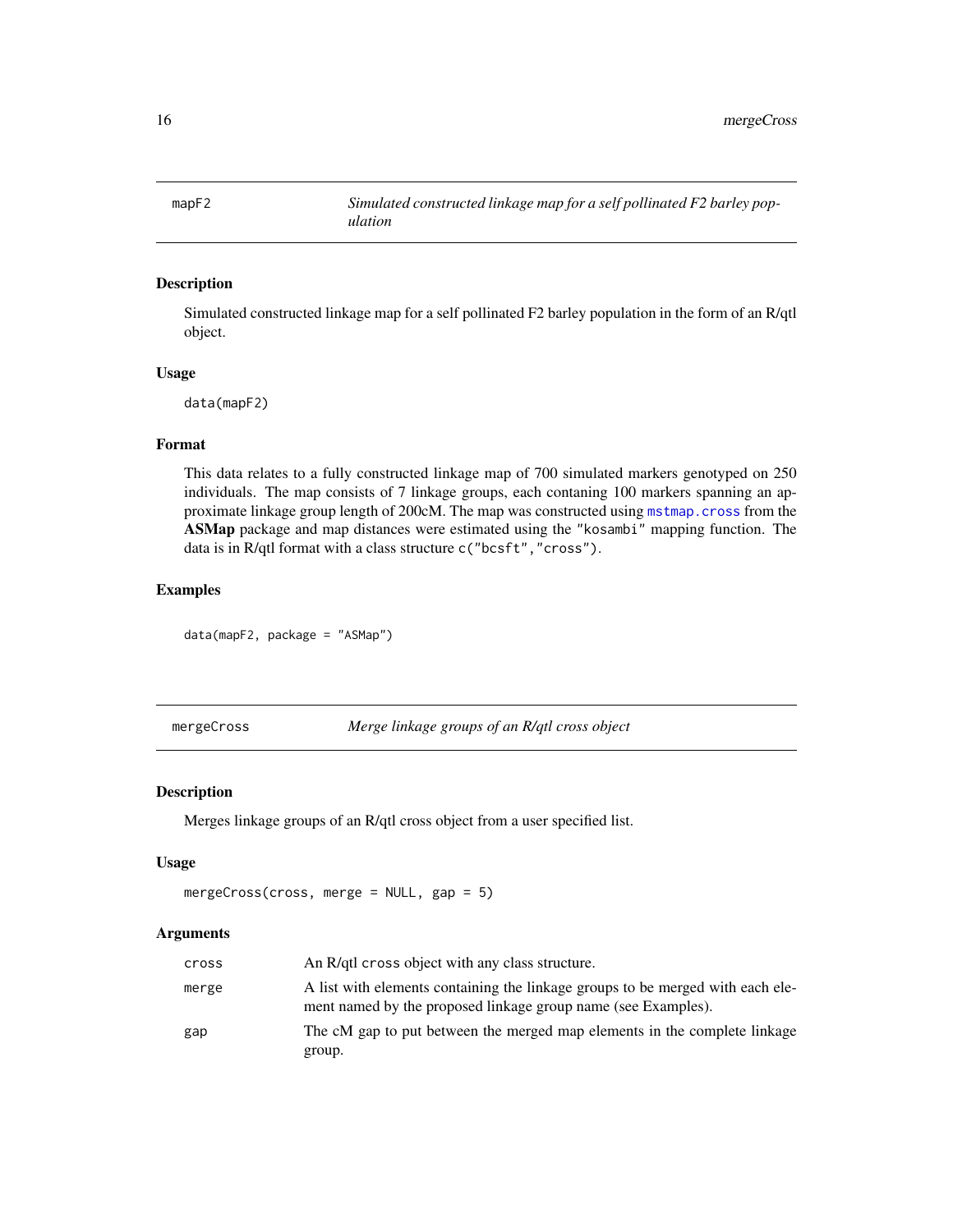# <span id="page-16-0"></span>mstmap.cross 17

#### Details

This merging function allows you to perform multiple merges of two or more linkage groups in one call. Users should ensure linkage group names are correct and that proposed linkage group names do not already exist.

#### Value

The cross object is returned with identical class structure as the inputted cross object. The "geno" element should now contain merged linkage groups for the user defined merges.

### Author(s)

Julian Taylor

## References

Taylor, J., Butler, D. (2017) R Package ASMap: Efficient Genetic Linkage Map Construction and Diagnosis. Journal of Statistical Software, 79(6), 1–29.

#### See Also

[breakCross](#page-4-1)

# Examples

```
data(mapDH, package = "ASMap")
mapDH1 <- breakCross(mapDH, split = list("4A" = "4A.m.8"))
pull.map(mapDH1)[["4A.1"]]
pull.map(mapDH1)[["4A.2"]]
mapDH2 <- mergeCross(mapDH1, merge = list("4A" = c("4A.1", "4A.2"))pull.map(mapDH2)[["4A"]]
```
<span id="page-16-1"></span>mstmap.cross *Extremely fast linkage map construction for R/qtl objects using MSTmap.*

#### Description

Extremely fast linkage map construction for R/qtl objects utilizing the source code for MSTmap (see Wu et al., 2008). The construction includes linkage group clustering, marker ordering and genetic distance calculations.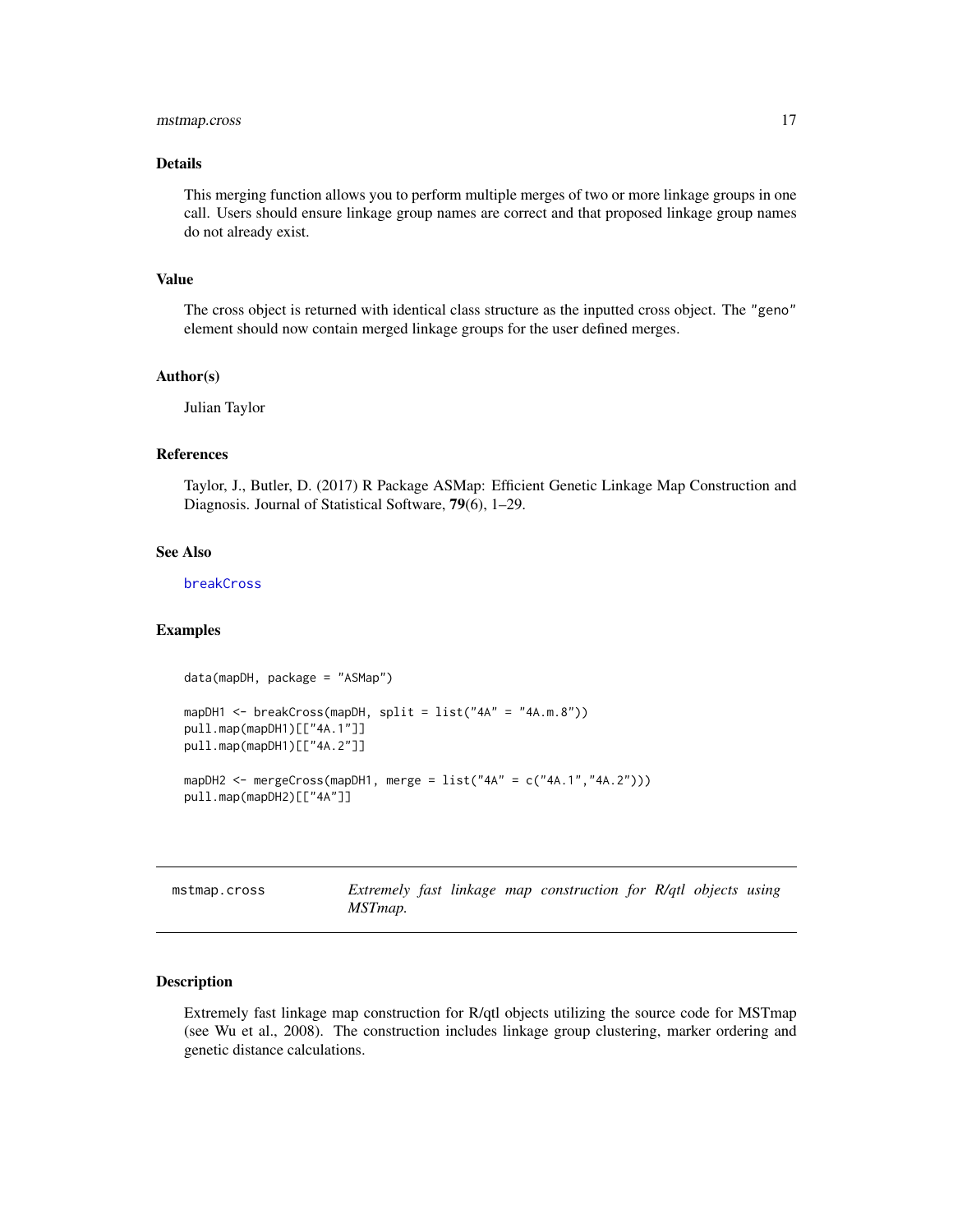# Usage

```
## S3 method for class 'cross'
mstmap(object, chr, id = "Genotype", bychr = TRUE,
       suffix = "numeric", anchor = FALSE, dist.fun = "kosambi",
      objective.fun = "COUNT", p.value = 1e-06, noMap.dist = 15,
      noMap.size = 0, miss.thresh = 1, mvest.bc = FALSE, detectBadData =
      FALSE, return.imputed = FALSE, trace = FALSE, ...)
```

| object        | A "cross" object generated from the R/qtl package. Specifically the object<br>needs to inherit from one of the following classes "bc", "dh", "riself", "bcsft"<br>(see Details).                                                                                                                             |  |
|---------------|--------------------------------------------------------------------------------------------------------------------------------------------------------------------------------------------------------------------------------------------------------------------------------------------------------------|--|
| chr           | A character string of linkage group names that require re-construction and/or<br>optimal ordering of the markers they contain. (see Details).                                                                                                                                                                |  |
| id            | The name of the column in object \$pheno that uniquely identifies the genotype<br>names. Default is "Genotype".                                                                                                                                                                                              |  |
| bychr         | Logical value. For a given set of linkage groups defined by chr, if TRUE then<br>split linkage groups (only if required, see p. value) and order markers within<br>linkage groups. If FALSE then combine linkage groups and reconstruct. Default<br>is TRUE.                                                 |  |
| suffix        | Character string either "numeric" or "alpha" determining whether numeric or<br>alphabetic ascending values are post-fixed to linkage group names when split-<br>ting linkage groups.                                                                                                                         |  |
| anchor        | Logical value. The MSTmap algorithm does not respect the inputted marker<br>order of the linkage map required for construction. For a given set of linkage<br>groups defined by chr, if TRUE the order of the inputted markers is respected<br>regardless of the choices of chr and bychr. Default is FALSE. |  |
| dist.fun      | Character string defining the distance function used for calculation of genetic<br>distances. Options are "kosambi" and "haldane". Default is "kosambi".                                                                                                                                                     |  |
| objective.fun | Character string defining the objective function to be used when constructing<br>the map. Options are "COUNT" for minimising the sum of recombination events<br>between markers and "ML" for maximising the likelihood objective function.<br>Default is "COUNT".                                            |  |
| p.value       | Numerical value to specify the threshold to use when clustering markers. De-<br>faults to 1e-06. If a value greater than one is given this feature is turned off<br>inputted marker data are assumed to belong to the same linkage group (see De-<br>tails).                                                 |  |
| noMap.dist    | Numerical value to specify the smallest genetic distance a set of isolated markers<br>can appear distinct from other linked markers. Isolated markers will appear in<br>their own linkage groups and will be of size specified by noMap.size.                                                                |  |
| noMap.size    | Numerical value to specify the maximum size of isolated marker linkage groups<br>that have been identified using noMap.dist. This feature can be turned off by<br>setting it to 0. Default is 0.                                                                                                             |  |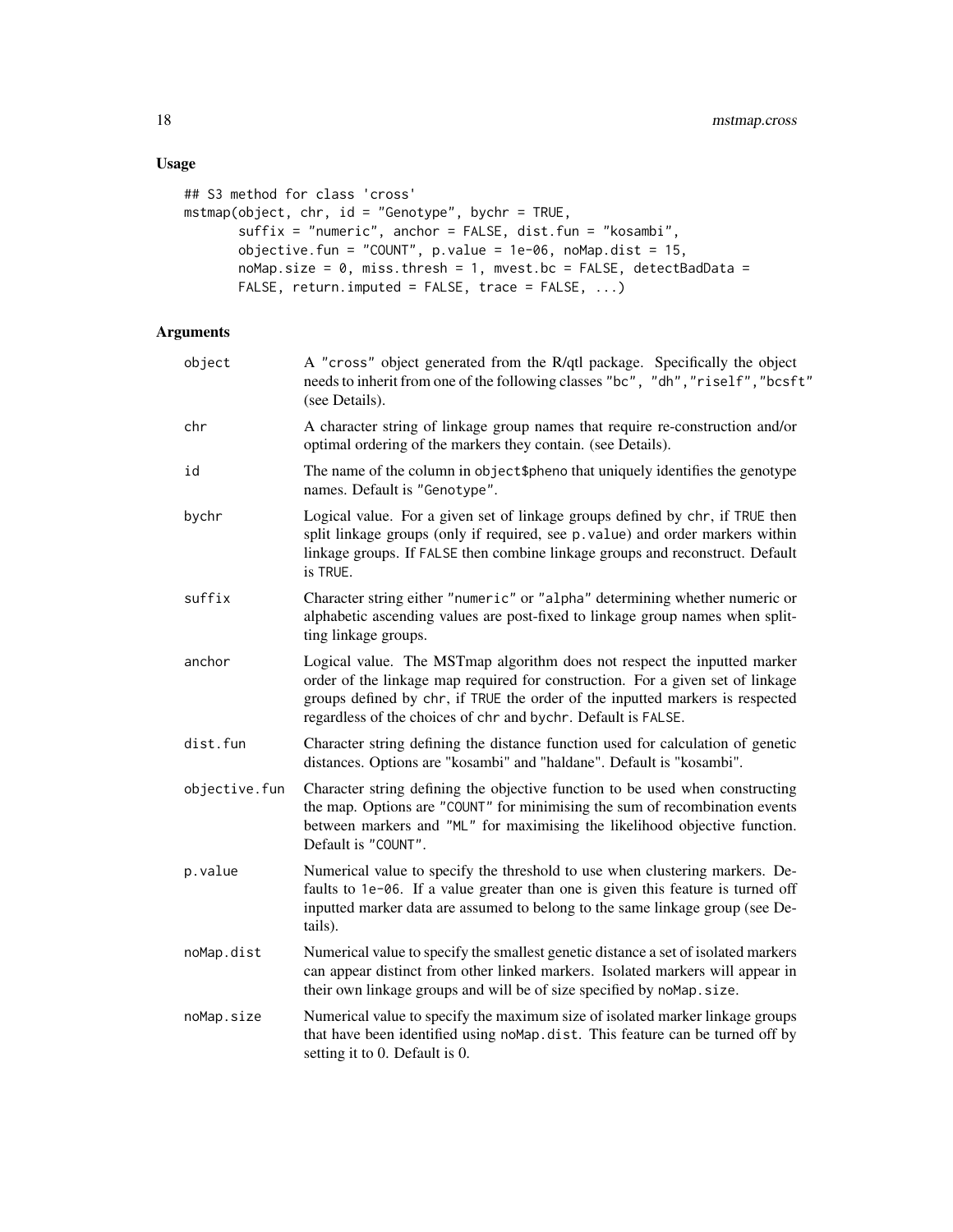| miss.thresh   | Numerical value to specify the threshold proportion of missing marker scores<br>allowable in each of the markers. Markers above this threshold will not be in-<br>cluded in the linkage map. Default is 1.                                                                                                                                       |
|---------------|--------------------------------------------------------------------------------------------------------------------------------------------------------------------------------------------------------------------------------------------------------------------------------------------------------------------------------------------------|
| mvest.bc      | Logical value. If TRUE missing markers will be imputed before clustering the<br>markers into linkage groups. This is restricted to "bc", "dh", "riself" popu-<br>lations only (see Details). Default is FALSE.                                                                                                                                   |
| detectBadData | Logical value. If TRUE possible genotyping errors are detected, set to miss-<br>ing and then imputed as part of the marker ordering algorithm. Genotyping<br>errors will also be printed in the file specified by trace. This is restricted to<br>"bc", "dh", "riself" populations only. (see Details). Default is FALSE.                        |
|               | return imputed Logical value. If TRUE then the imputed marker probability matrix is returned<br>for the linkage groups that are constructed (see Details). Default is FALSE.                                                                                                                                                                     |
| trace         | An automatic tracing facility. If $trace = FALSE$ then minimal MST map output<br>is piped to the screen during the algorithm. If $trace = TRUE$ , then detailed<br>output from MSTmap is piped to "MSToutput.txt". This file is equivalent to<br>the output that would be obtained from running the MST map executable from<br>the command line. |
| $\ddotsc$     | Currently ignored.                                                                                                                                                                                                                                                                                                                               |

#### Details

The qtl cross object needs to inherit one of the allowable classes "bc","dh","riself","bcsft". This provides a safeguard against attempts to construct a map for more complex populations that can exist in qtl. Users should be aware when doubled haploid populations are read in using read.cross() from the **qtl** package they inherit the class "bc". Users can apply the class "dh" by simply changing the class of the object. For the purpose of linkage map construction the classes "bc" and "dh" will provide equivalent results.

MSTmap supports "RILn" populations, where n is the number of generations of selfing. Markers in these populations are required to be fully informative i.e. contain 3 distinct allele types such as AA, BB for parental homozygotes and AB for phase unknown heterozygotes. If read.cross is used to import the "RILn" population the resultant object will initially be given a class "f2". The level of selfing would then have to be encoded into the object by applying one of the two conversion functions available in the **qtl** package. For a population that has been generated by selfing n times the conversion function convert2bcsft can be used by setting the arguments F.gen = n and BC.gen = 0. Populations that are genuine advanced RILs can be converted using the convert2riself function.

This method function is designed to be an "all-in-one" function that will allow you to construct linkage maps extremely fast in multiple different ways from the supplied cross object. Initially, the map can be kept complete or a subset of selected linkage groups can be chosen using the chr argument. Setting bychr = FALSE will bulk the marker information for the selected linkage groups and, if necessary, form new linkage groups and optimise the marker order within each. Setting bychr = TRUE will ensure that markers are optimally ordered within each linkage group. This will also break linkage groups depending on the p-value given in the call (see below for details of the use of p.value). If the linkage map was initially subsetted, the linkage groups not involved in the subset are returned to ensure the map is complete.

The algorithm allows an adjustment of the p.value threshold for clustering of markers to distinct linkage groups (see Wu et al., 2008) and is highly dependent on the number of individuals in the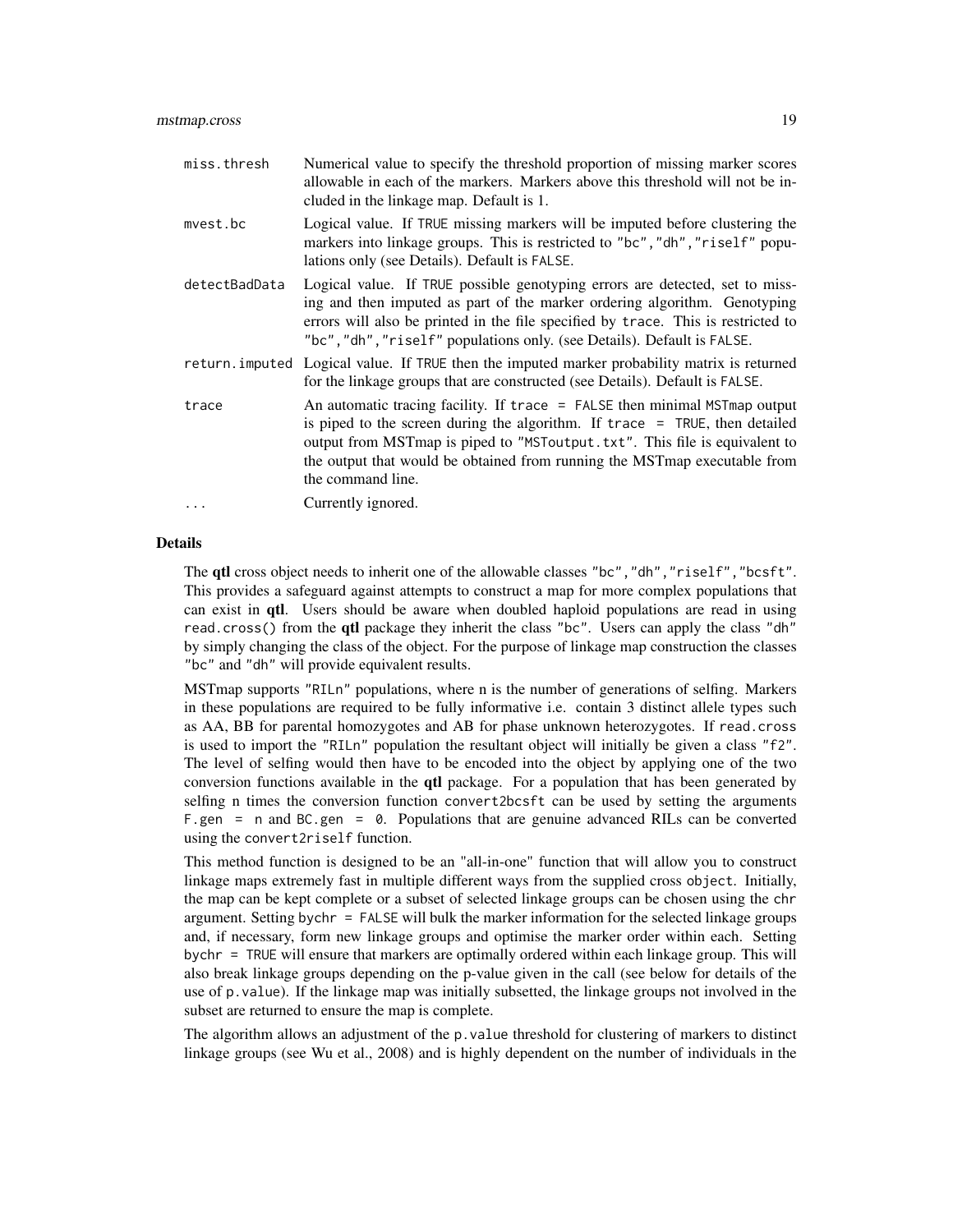population. As the number of individuals increases the p.value threshold should be decreased accordingly. This may require some trial and error to achieve desired results. When bychr = TRUE, established linkage groups may also split depending on the p.value given. To prevent this the p.value threshold may be increased to a desired value or the splitting may be prevented altogether by supplying a value greater than one to this argument.

If mvest.bc = TRUE and the population type is "bc","dh","riself" then missing values are imputed before markers are clustered into linkage groups. This is only a simple imputation that places a 0.5 probability of the missing observation being one allele or the other and is used to assist the clustering algorithm when there is known to be high numbers of missing observations between pairs of markers.

It should be highlighted that for population types "bc","dh","riself", imputation of missing values occurs regardless of the value of mvest.bc. This is achieved using an EM algorithm that is tightly coupled with marker ordering (see Wu et al., 2008). Initially a marker order is obtained omitting missing marker scores and then imputation is performed based on the underlying recombinant probabilities of the flanking markers with the markers containing the missing value. The recombinant probabilities are then recomputed and an update of the pairwise distances are calculated. The ordering algorithm is then run again and the complete process is repeated until convergence. Note, the imputed probability matrix for the linkage map being constructed is returned if return.imputed = TRUE.

For populations "bc","dh","riself", if detectBadData = TRUE the marker ordering algorithm also includes the detection of genotyping errors. For any individual genotype, the detection method is based on a weighted Euclidean metric (see Wu et al., 2008) that is a function of the recombination probabilities of all the markers with the marker containing the suspicious observation. Any genotyping errors detected are set to missing and the missing values are then imputed as part of the marker ordering algorithm. Note, the detection of these errors and their amendment can be returned in the imputed probability matrix if return. imputed = TRUE.

If return. imputed = TRUE and the object has class "bc", "dh", "riself" then the marker probability matrix is returned for the linkage groups that have been constructed using the algorithm. Each linkage group is named identically to the linkage groups of the map and contains an ordered "map" element and a "data" element consisting of marker probabilities of the A allele being present (i.e.  $P(A) = 1$ ,  $P(B) = 0$ ). Both elements contain a possibly reduced version of the marker set that includes all non-colocating markers as well as the first marker of any set of co-locating markers.

# Value

The function returns a cross object with an identical class structure to the cross object inputted. The object is a list with usual components "pheno" and "geno". If markers were omitted for any reason during the construction, the object will have an "omit" component with all omitted markers in a collated matrix. If return.imputed = TRUE then the object will also contain an "imputed.geno" element.

# Author(s)

Julian Taylor, Dave Butler, Timothy Close, Yonghui Wu, Stefano Lonardi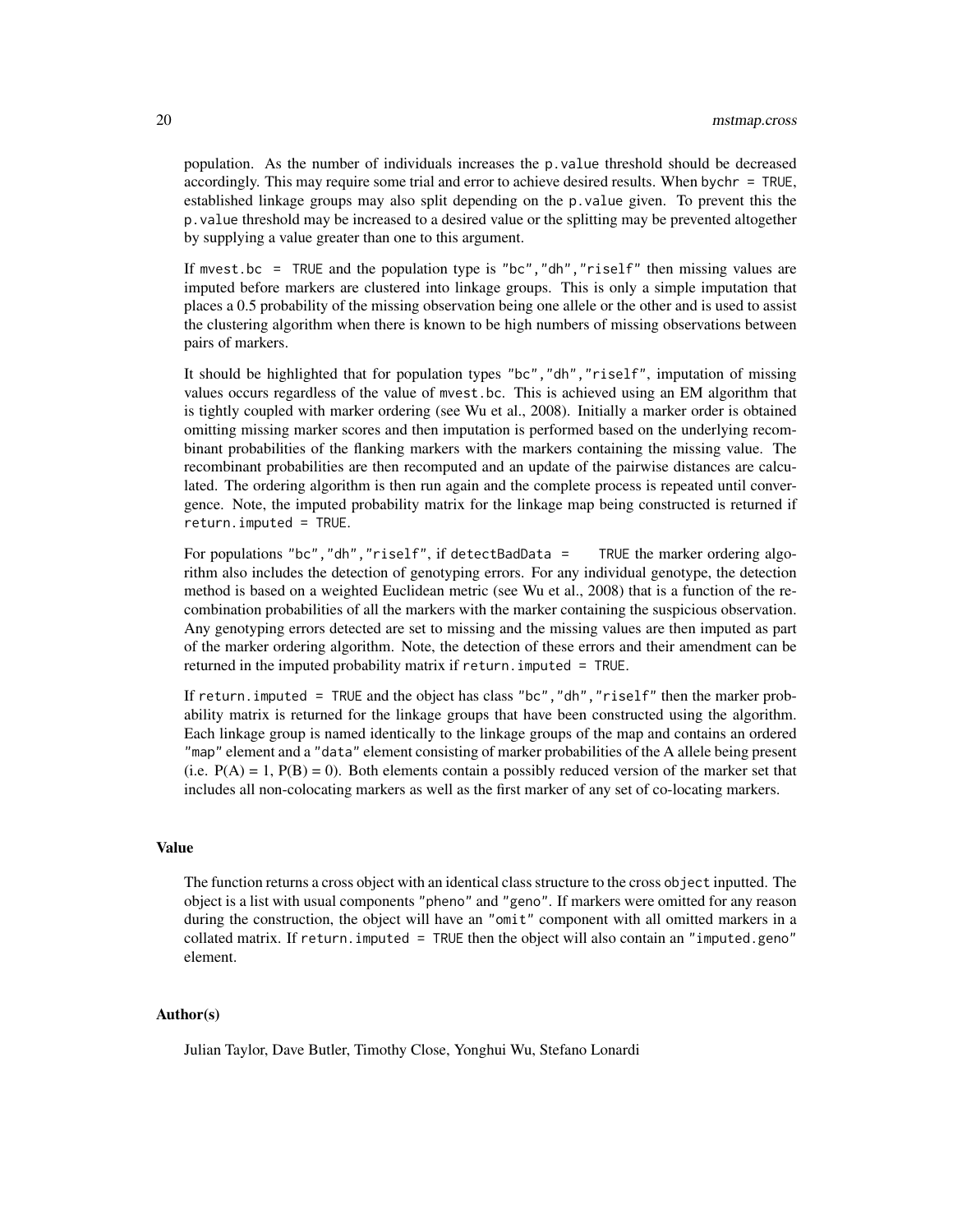# <span id="page-20-0"></span>References

Wu, Y., Bhat, P., Close, T.J, Lonardi, S. (2008) Efficient and Accurate Construction of Genetic Linkage Maps from Minimum Spanning Tree of a Graph. Plos Genetics, 4, Issue 10.

Taylor, J., Butler, D. (2017) R Package ASMap: Efficient Genetic Linkage Map Construction and Diagnosis. Journal of Statistical Software, 79(6), 1–29.

# See Also

[mstmap.data.frame](#page-20-1) and [breakCross](#page-4-1)

### Examples

```
data(mapDH, package = "ASMap")
## bulking linkage groups and reconstructing entire linkage map
test1 <- mstmap(mapDH, bychr = FALSE, dist.fun = "kosambi", trace = FALSE)
pull.map(test1)
## one linkage group at a time (possibly break established linkage
## groups)
test2 <- mstmap(mapDH, bychr = TRUE, dist.fun = "kosambi", trace = FALSE)
pull.map(test2)
## one linkage group at a time (do not break established linkage groups)
test3 <- mstmap(mapDH, bychr = TRUE, dist.fun = "kosambi", p.value = 2, trace = FALSE)
pull.map(test3)
## impute before clustering and detect genotyping errors, pipe output to file
test4 <- mstmap(mapDH, bychr = FALSE, dist.fun = "kosambi", trace = TRUE,
        mvest.bc = TRUE, detectBadData = TRUE)
pull.map(test4)
```
<span id="page-20-1"></span>

| mstmap.data.frame | Extremely fast linkage map construction for data frame objects using |
|-------------------|----------------------------------------------------------------------|
|                   | MSTmap.                                                              |

#### **Description**

Extremely fast linkage map construction for data frame objects utilizing the source code for MSTmap (see Wu et al., 2008). The construction includes linkage group clustering, marker ordering and genetic distance calculations.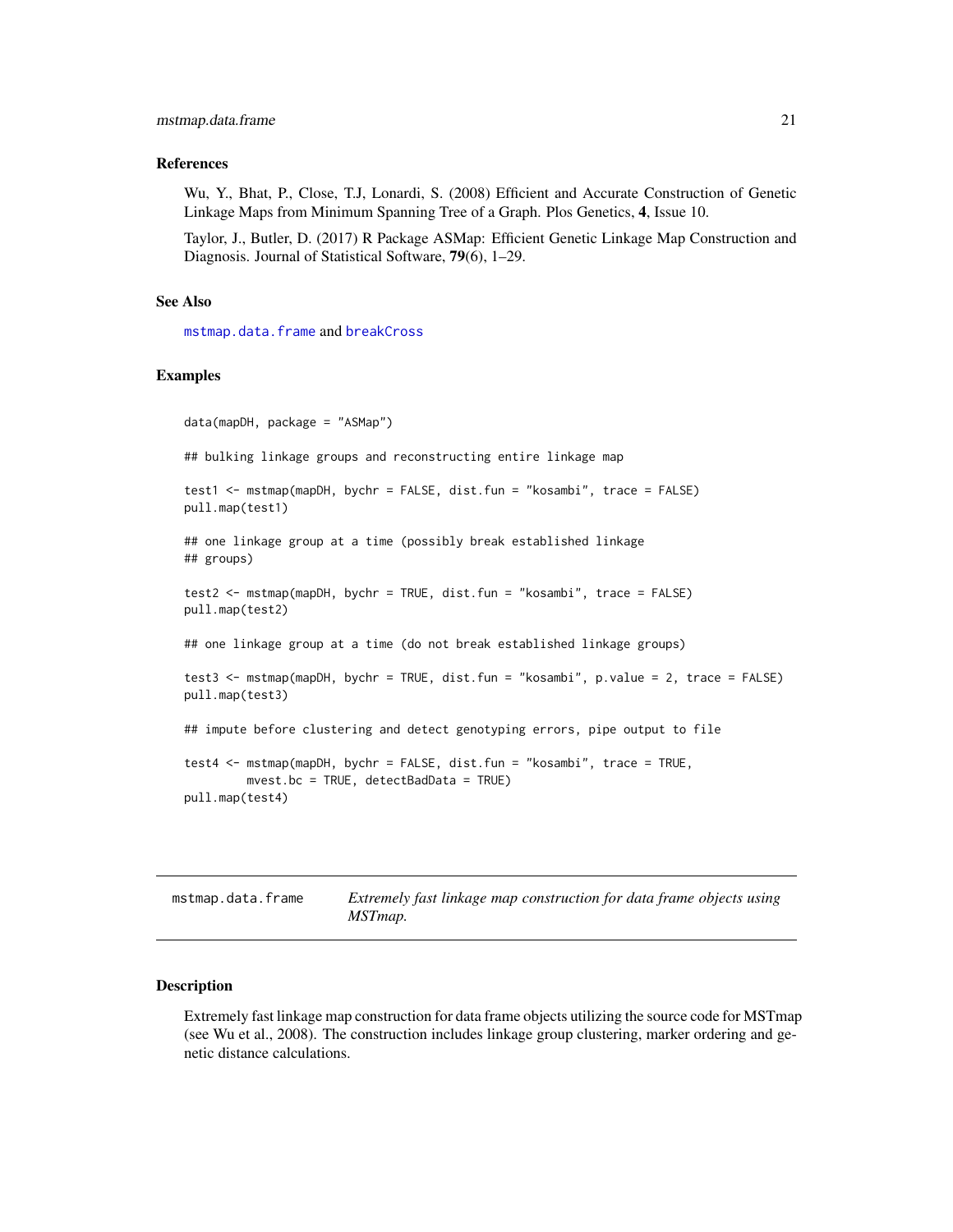```
## S3 method for class 'data.frame'
mstmap(object, pop.type = "DH", dist.fun = "kosambi",
     objective.fun = "COUNT", p.value = 1e-06, noMap.dist = 15,noMap.size = 0, miss.thresh = 1, mvest.bc = FALSE, detectBadData = FALSE,
     as.cross = TRUE, return.imputed = FALSE, trace = FALSE, ...)
```

| object        | A "data.frame" object containing marker information. The data.frame must<br>explicitly be arranged with markers in rows and genotypes in columns. Marker<br>names are obtained from the rownames of the object and genotype names are<br>obtained from the names component of the object (see Details).                 |
|---------------|-------------------------------------------------------------------------------------------------------------------------------------------------------------------------------------------------------------------------------------------------------------------------------------------------------------------------|
| pop.type      | Character string specifying the population type of the data frame object. Ac-<br>cepted values are "DH" (doubled haploid), "BC" (backcross), "RILn" (non-advanced<br>RIL population with n generations of selfing) and "ARIL" (advanced RIL) (see<br>Details). Default is "DH".                                         |
| dist.fun      | Character string defining the distance function used for calculation of genetic<br>distances. Options are "kosambi" and "haldane". Default is "kosambi".                                                                                                                                                                |
| objective.fun | Character string defining the objective function to be used when constructing<br>the map. Options are "COUNT" for minimising the sum of recombination events<br>between markers and "ML" for maximising the likelihood objective function.<br>Default is "COUNT".                                                       |
| p.value       | Numerical value to specify the threshold to use when clustering markers. De-<br>faults to 1e-06. If a value greater than one is given this feature is turned off<br>inputted marker data are assumed to belong to the same linkage group (see De-<br>tails).                                                            |
| noMap.dist    | Numerical value to specify the smallest genetic distance a set of isolated markers<br>can appear distinct from other linked markers. Isolated markers will appear in<br>their own linkage groups ad will be of size specified by noMap.size.                                                                            |
| noMap.size    | Numerical value to specify the maximum size of isolated marker linkage groups<br>that have been identified using noMap.dist. This feature can be turned off by<br>setting it to 0. Default is 0.                                                                                                                        |
| miss.thresh   | Numerical value to specify the threshold proportion of missing marker scores<br>allowable in each of the markers. Markers above this threshold will not be in-<br>cluded in the linkage map. Default is 1.                                                                                                              |
| mvest.bc      | Logical value. If TRUE missing markers will be imputed before clustering the<br>markers into linkage groups. This is restricted to "BC", "DH", "ARIL" popula-<br>tions only (see Details).                                                                                                                              |
| detectBadData | Logical value. If TRUE possible genotyping errors are detected, set to miss-<br>ing and then imputed as part of the marker ordering algorithm. Genotyping<br>errors will also be printed in the file specified by trace. This is restricted to<br>"BC", "DH", "ARIL" populations only. (see Details). Default is FALSE. |
| as.cross      | Logical value. If TRUE the constructed linkage map is returned as a R/qtl cross<br>object (see Details). If FALSE then the constructed linkage map is returned as a                                                                                                                                                     |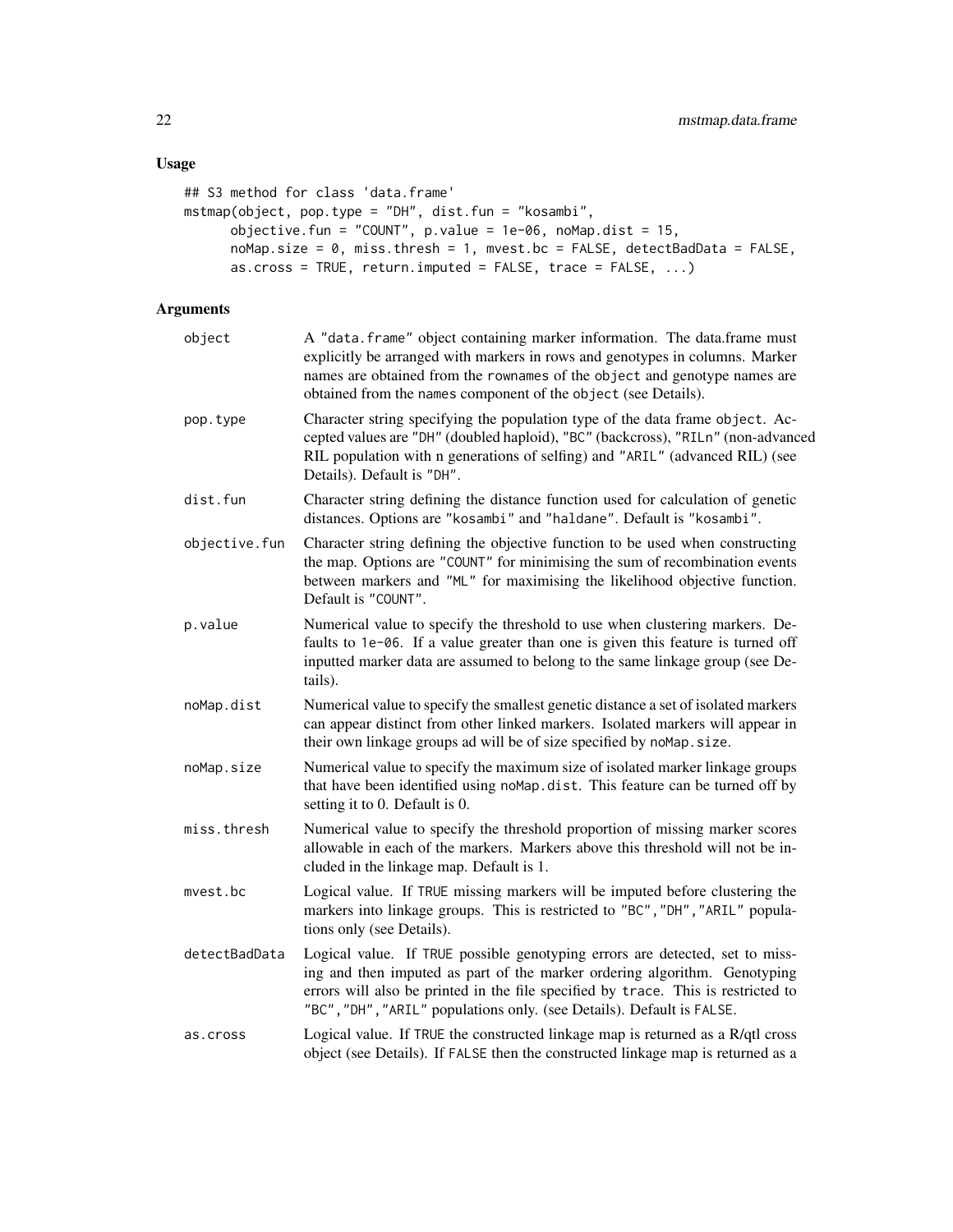|          | data. frame with extra columns indicating the linkage group, marker name/position<br>and genetic distance. Default is TRUE.                                                                                                                                                                                                                    |
|----------|------------------------------------------------------------------------------------------------------------------------------------------------------------------------------------------------------------------------------------------------------------------------------------------------------------------------------------------------|
|          | return imputed Logical value. If TRUE then the imputed marker probability matrix is returned<br>for the linkage groups that are constructed (see Details). Default is FALSE.                                                                                                                                                                   |
| trace    | An automatic tracing facility. If trace = FALSE then minimal MSTmap output<br>is piped to the screen during the algorithm. If $trace = TRUE$ , then detailed<br>output from MSTmap is piped to "MSToutput. txt". This file is equivalent to<br>the output that would be obtained from running the MST map executable from<br>the command line. |
| $\cdots$ | Currently ignored.                                                                                                                                                                                                                                                                                                                             |

#### Details

The data frame object must have an explicit format with markers in rows and genotypes in columns. The marker names are required to be in the rownames component and the genotype names are required to be in the names component of the object. In each set of names there must be no spaces. If spaces are detected they are exchanged for a "-". Each of the columns of the data frame must be of class "character" (not factors). If converting from a matrix, this can easily be achieved by using the stringAsFactors = FALSE argument for any data.frame method.

It is important to know what population type the data frame object is and to correctly input this into pop.type. If pop.type = "ARIL" then it is assumed that the minimal number of heterozygotes have been set to missing before proceeding. The advanced RIL population is then treated like a backcross population for the purpose of linkage map construction. Genetic distances are adjusted post construction. For non-advanced RIL populations pop.type = "RILn", the number of generations of selfing is limited to 20 to ensure sensible input.

The content of the markers in object can either be all numeric (see below) or all character. If markers are of type character then the following allelic content must be explicitly adhered to. For pop.type "BC", "DH" or "ARIL" the two allele types should be represented as ("A" or "a") and ("B" or "b"). For non-advanced RIL populations (pop.type = "RILn") phase unknown heterozygotes should be represented as "X". For all populations, missing marker scores should be represented as  $("U" or "-").$ 

This function also extends the functionality of the MSTmap algorithm by allowing users to input a complete numeric data frame of marker probabilities for pop.type "BC", "DH" or "ARIL". The values must be inclusively between  $1(A)$  and  $0(B)$  and be representative of the probability that the A allele is present. No missing values are allowed.

The algorithm allows an adjustment of the p.value threshold for clustering of markers to distinct linkage groups (see Wu et al., 2008) and is highly dependent on the number of individuals in the population. As the number of individuals increases the p.value threshold should be decreased accordingly. This may require some trial and error to achieve desired results.

If mvest.bc = TRUE and the population type is "BC", "DH", "ARIL" then missing values are imputed before markers are clustered into linkage groups. This is only a simple imputation that places a 0.5 probability of the missing observation being one allele or the other and is used to assist the clustering algorithm when there is known to be high numbers of missing observations between pairs of markers.

It should be highlighted that for population types "BC","DH","ARIL", imputation of missing values occurs regardless of the value of mvest.bc. This is achieved using an EM algorithm that is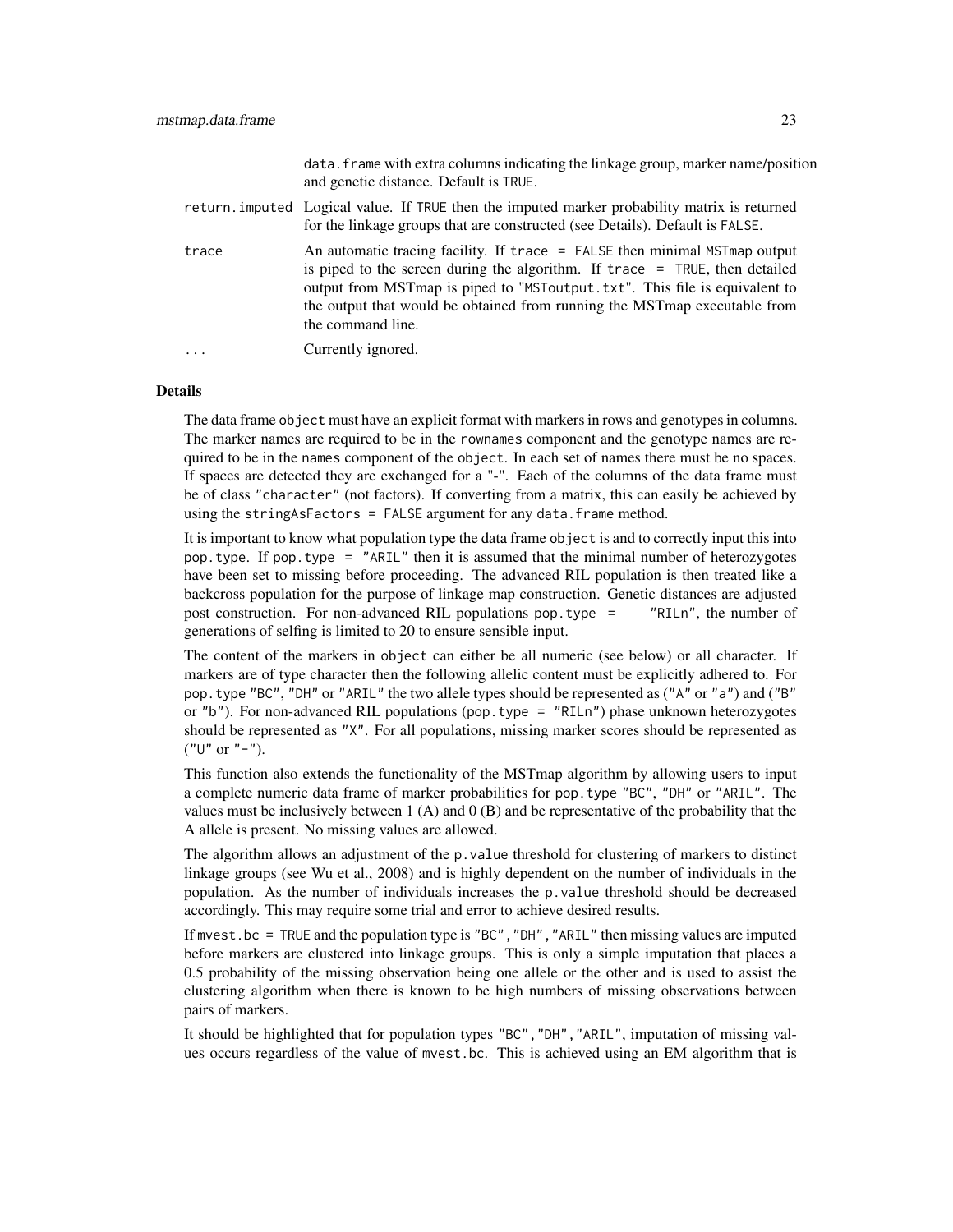tightly coupled with marker ordering (see Wu et al., 2008). Initially a marker order is obtained omitting missing marker scores and then imputation is performed based on the underlying recombinant probabilities of the flanking markers with the markers containing the missing value. The recombinant probabilities are then recomputed and an update of the pairwise distances are calculated. The ordering algorithm is then run again and the complete process is repeated until convergence. Note, the imputed probability matrix for the linkage map being constructed is returned if return.imputed = TRUE.

For populations "BC","DH","ARIL", if detectBadData = TRUE, the marker ordering algorithm also includes the detection of genotyping errors. For any individual genotype, the detection method is based on a weighted Euclidean metric (see Wu et al., 2008) that is a function of the recombination probabilities of all the markers with the marker containing the suspicious observation. Any genotyping errors detected are set to missing and the missing values are then imputed if mv.est = TRUE. Note, the detection of these errors and their amendment is returned in the imputed probability matrix if return.imputed = TRUE

If as.cross  $=$  TRUE then the constructed object is returned as a R/qtl cross object with the appropriate class structure. For "RILn" populations the constructed object is given the class "bcsft" by using the **qtl** package conversion function convert2bcsft with arguments  $F$ .gen = n and BC.gen = 0. For "ARIL" populations the constructed object is given the class "riself".

If return. imputed = TRUE and pop. type is one of "BC", "DH", "ARIL", then the marker probability matrix is returned for the linkage groups that have been constructed using the algorithm. Each linkage group is named identically to the linkage groups of the map and, if as.cross = TRUE, contains an ordered "map" element and a "data" element consisting of marker probabilities of the A allele being present (i.e.  $P(A) = 1$ ,  $P(B) = 0$ ). Both elements contain a possibly reduced version of the marker set that includes all non-colocating markers as well as the first marker of any set of co-locating markers. If as.cross = FALSE then an ordered data frame of matrix probabilities is returned.

# Value

If as.cross = TRUE the function returns an R/qtl cross object with the appropriate class structure. The object is a list with usual components "pheno" and "geno". If as.cross = FALSE the function returns an ordered data frame object with additional columns that indicate the linkage group, the position and marker names and genetic distance of the markers within in each linkage group. If markers were omitted for any reason during the construction, the object will have an "omit" component with all omitted markers in a collated matrix. If return.imputed = TRUE then the object will also contain an "imputed.geno" element.

#### Author(s)

Julian Taylor, Dave Butler, Timothy Close, Yonghui Wu, Stefano Lonardi

#### References

Wu, Y., Bhat, P., Close, T.J, Lonardi, S. (2008) Efficient and Accurate Construction of Genetic Linkage Maps from Minimum Spanning Tree of a Graph. Plos Genetics, 4, Issue 10.

Taylor, J., Butler, D. (2017) R Package ASMap: Efficient Genetic Linkage Map Construction and Diagnosis. Journal of Statistical Software, 79(6), 1–29.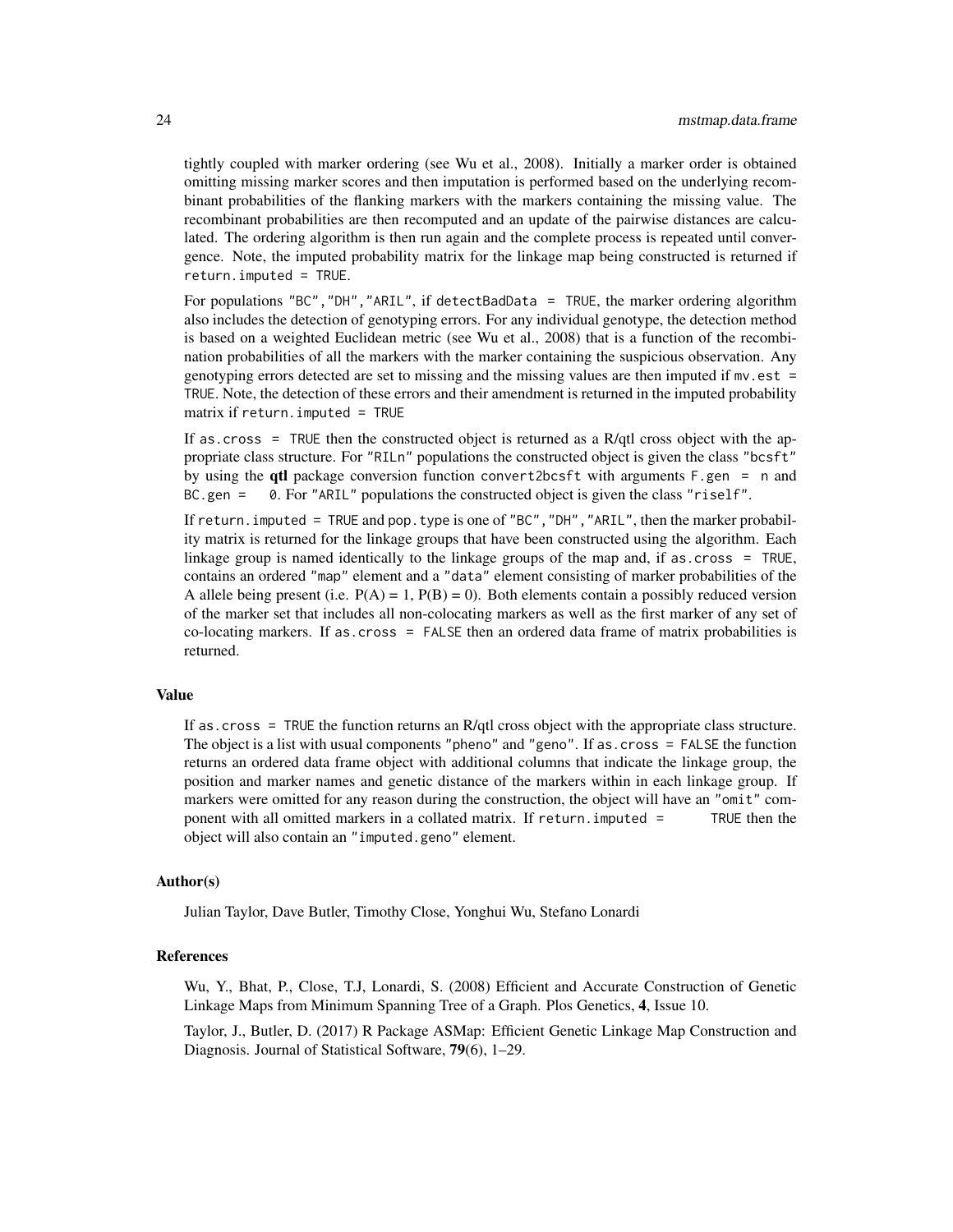#### <span id="page-24-0"></span>pp.init 25

# See Also

[mstmap.cross](#page-16-1)

# Examples

```
data(mapDH, package = "ASMap")
## forming data frame object from R/qtl object
dfg <- t(do.call("cbind", lapply(mapDH$geno, function(el) el$data)))
dimnames(dfg)[[2]] <- as.character(mapDH$pheno[["Genotype"]])
dfg <- dfg[sample(1:nrow(dfg), nrow(dfg), replace = FALSE),]
dfg[dfg == 1] <- "A"
dfg[dfg == 2] <- "B"
dfg[is.na(dfg)] <- "U"
dfg <- cbind.data.frame(dfg, stringsAsFactors = FALSE)
## construct map
testd <- mstmap(dfg, dist.fun = "kosambi", trace = FALSE)
pull.map(testd)
## let's get a timing on that ...
system.time(testd <- mstmap(dfg, dist.fun = "kosambi", trace = FALSE))
```
pp.init *Parameter initialization function*

#### Description

Parameter initialization function for pushCross and pullCross

# Usage

```
pp.init(seg.thresh = 0.05, seg.ratio = NULL, miss.thresh = 0.1, max.rf =
       0.25, min.lod = 3)
```

| seg.thresh  | Numerical value between zero and one determining the p-value threshold for the<br>test of marker segregation distortion. |
|-------------|--------------------------------------------------------------------------------------------------------------------------|
| seg.ratio   | A character string of the form "AA:BB" or "AA:AB:BB" describing the ratio of<br>the alleles.                             |
| miss.thresh | Numerical value between zero and one determining the proportion of missing<br>values.                                    |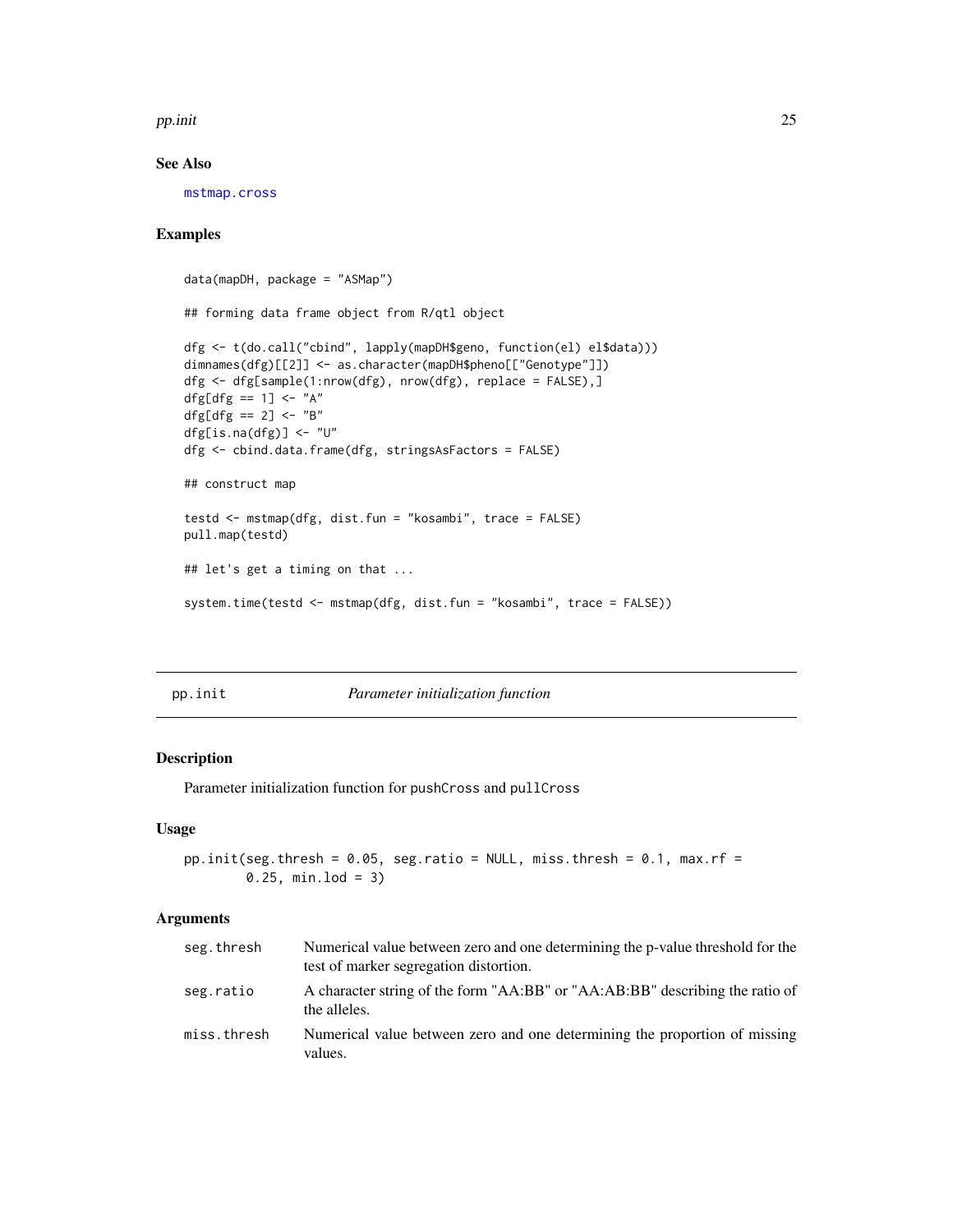<span id="page-25-0"></span>

| max.rf  | The maximum recombination fraction to consider when attempting to cluster<br>pushed markers back into linkage groups. |
|---------|-----------------------------------------------------------------------------------------------------------------------|
| min.lod | The minimum LOD score to consider when attempting to cluster pushed mark-<br>ers back into linkage groups.            |

# Details

This parameter initialization function is used by the function pullCross to pull markers from a linkage map and pushCross to push markers back into a linkage map. How the arguments seg.thresh, seg.ratio and miss.thresh are used depends on which function is called. See pushCross and pullCross for more details.

# Value

Return user defined parameter values for each of the parameters.

#### Author(s)

Julian Taylor

# References

Taylor, J., Butler, D. (2017) R Package ASMap: Efficient Genetic Linkage Map Construction and Diagnosis. Journal of Statistical Software, 79(6), 1–29.

#### See Also

[pushCross](#page-31-1); [pullCross](#page-29-1)

#### Examples

```
data(mapDH, package = "ASMap")
## pull markers from a linkage map with a segregation distortion
pars \leq pp.init(seg.thresh = 0.05)
mapDH.s <- pullCross(mapDH, type = "seg.distortion", pars = pars)
mapDH.s$seg.distortion$table
```
<span id="page-25-1"></span>profileGen *Profile individual genotype statistics for an R/qtl cross object*

# Description

Profile individual genotype statistics for the current linkage map order of and R/qtl cross object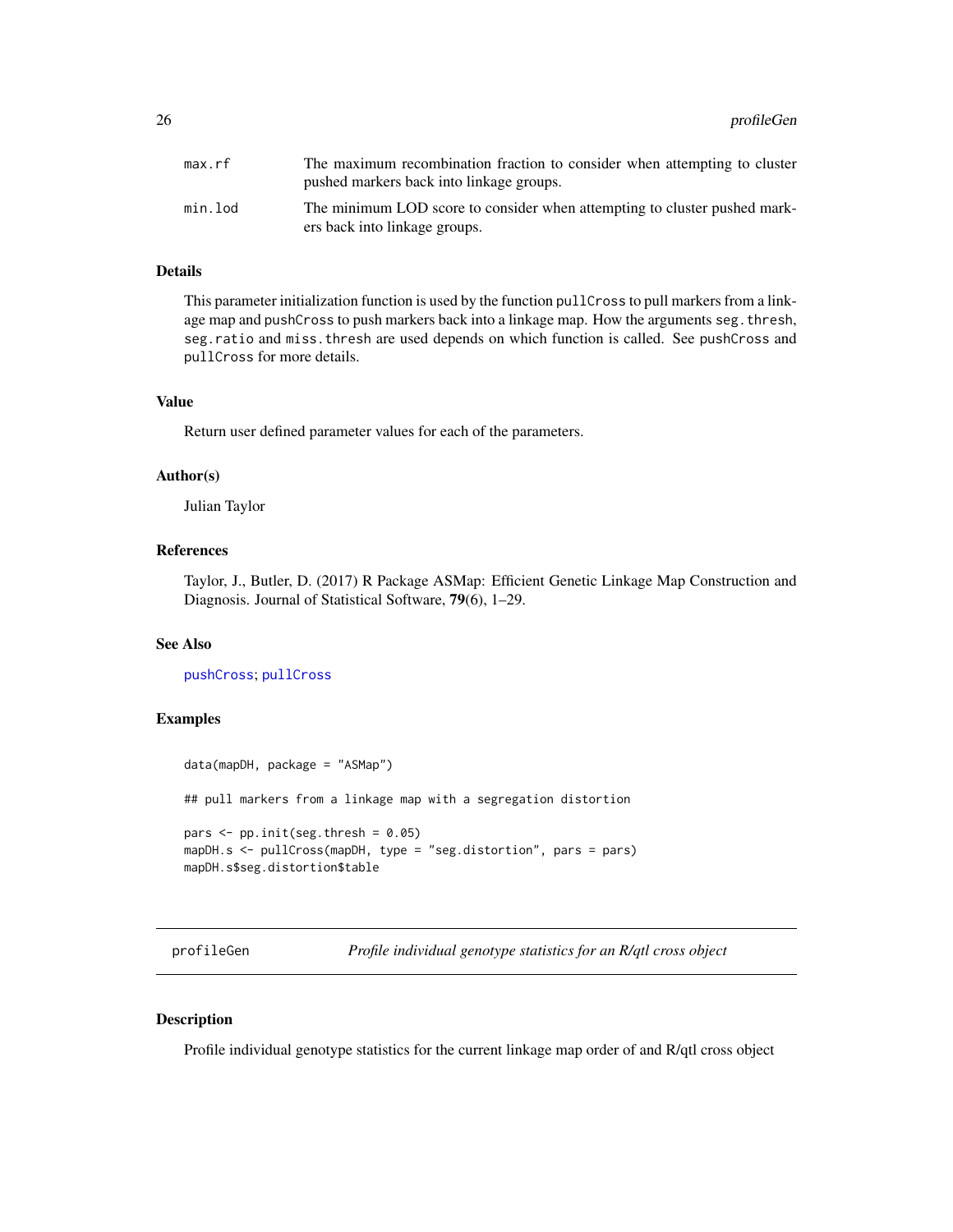#### <span id="page-26-0"></span>profileGen 27

# Usage

```
profileGen(cross, chr, bychr = TRUE, stat.type = c("xo", "dxo", "miss"),id = "Genotype", xo.lambda = NULL, ...)
```
#### Arguments

| cross     | "dh","riself","bcsft".<br>An R/qtl cross object with class structure "bc",<br>(see ?mstmap.cross for more details.)                                                                                                   |
|-----------|-----------------------------------------------------------------------------------------------------------------------------------------------------------------------------------------------------------------------|
| chr       | Character vector of linkage group names used for subsetting the linkage map.                                                                                                                                          |
| bychr     | Logical vector determining whether statistics should be plotted by chromosome<br>(see Details).                                                                                                                       |
| stat.type | Character string of any combination of "xo" or "dxo" or "miss". "xo" calcu-<br>lates the number of crossovers, "dxo" calculates the number of double crossover<br>and "miss" calculates the number of missing values. |
| id        | Character string determining the column of cross\$pheno that contains the geno-<br>type names.                                                                                                                        |
| xo.lambda | A numerical value for the expected rate of recombination. (see Details).                                                                                                                                              |
| $\cdots$  | Other arguments to be passed to the high level lattice plot.                                                                                                                                                          |

#### Details

This function uses statGen to profile statistics for the genotypes for the current order of the linkage map. Any combination of "xo" or "dxo" or "miss" may be given to simultaneous plot. If bychr = TRUE then the plots will be further partitioned by linkage groups given by chr.

If a numerical value is given for xo.lambda then the recombination count for each genotype is tested against the expected recombination rate xo.lambda using a simple one-tailed test of a Poisson mean. Any lines that have a p-value less than than a family wise error rate based on bonferroni adjustment of the usual alpha level of 0.05 are annotated on the profiles being plotted.

# Value

A lattice panel plot with panels described by the stat.type given in the call and genotype statistics are returned invisibly. If xo.lambda is not NULL then these statistics also include a logical vector named "xo.lambda" that is returned from testing the individuals for inflated recombination rates (see Details).

# Author(s)

Julian Taylor

# References

Taylor, J., Butler, D. (2017) R Package ASMap: Efficient Genetic Linkage Map Construction and Diagnosis. Journal of Statistical Software, 79(6), 1–29.

# See Also

[statGen](#page-36-1)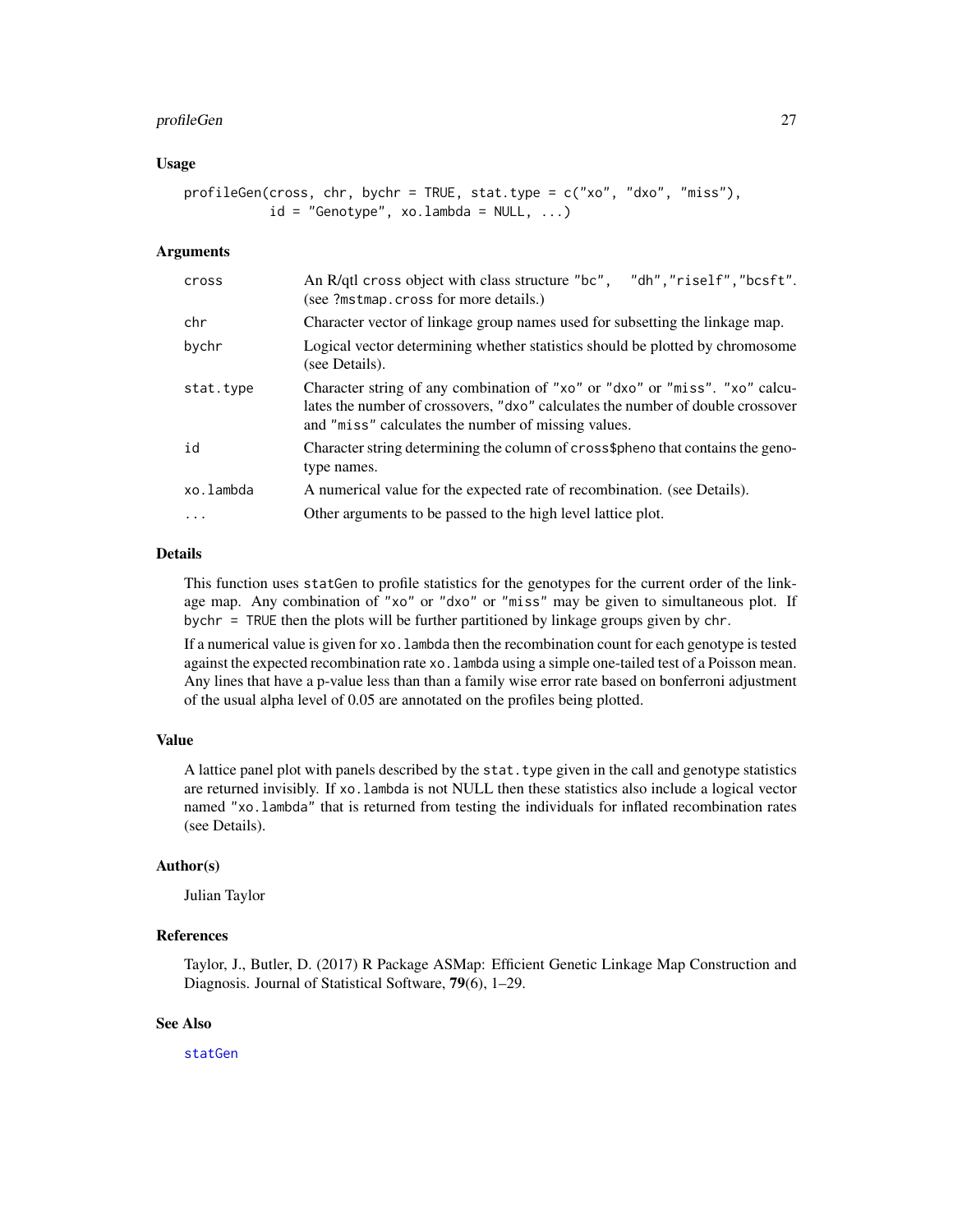# <span id="page-27-0"></span>Examples

```
data(mapDH, package = "ASMap")
## profile all genotype crossover and double crossover statistics
profileGen(mapDH, bychr = FALSE, stat.type = c("xo","dxo"),
    xo.lambda = 25, layout = c(1,3)
```
<span id="page-27-1"></span>

| profileMark | Profile individual marker and interval statistics for an R/qtl cross ob- |
|-------------|--------------------------------------------------------------------------|
|             | iect                                                                     |

# Description

Graphically profile individual marker and interval statistics for an R/qtl cross object

# Usage

```
profileMark(cross, chr, stat.type = "marker", use.dist = TRUE,
          map.function = "kosambi", crit.val = NULL, display.markers = FALSE,
          marku.line = FALSE, \ldots)
```

| cross           | "dh","riself","bcsft".<br>An R/qtl cross object with class structure "bc",<br>(see ?mstmap.cross for more details.)                                                                                                    |  |
|-----------------|------------------------------------------------------------------------------------------------------------------------------------------------------------------------------------------------------------------------|--|
| chr             | Character vector of linkage group names used for subsetting the linkage map.                                                                                                                                           |  |
| stat.type       | Character string of either "marker" or "interval" or both. Also this can be<br>a set of character strings relating to individual marker or interval statistics that<br>want to be viewed simultaneously (see Details). |  |
| use.dist        | Logical value determining whether the actual map distances should be use to<br>represent marker positions. If FALSE then markers are placed equidistant from<br>each other.                                            |  |
| map.function    | Character string of either "koasmbi", "haldane", "morgan" or "cf" defining<br>the map function to be used for interval related statistics.                                                                             |  |
| crit.val        | The critical value to be used in displaying marker or intervals above a certain<br>threshold (see Details).                                                                                                            |  |
| display.markers |                                                                                                                                                                                                                        |  |
|                 | A logical value determining whether marker names should be displayed on the<br>bottom axis.                                                                                                                            |  |
| mark.line       | A logical value determining whether vertical lines should be drawn at marker<br>positions. This may be useful to line up marker positions across several plots.                                                        |  |
| $\cdots$        | Other arguments to be passed to the high level lattice plot.                                                                                                                                                           |  |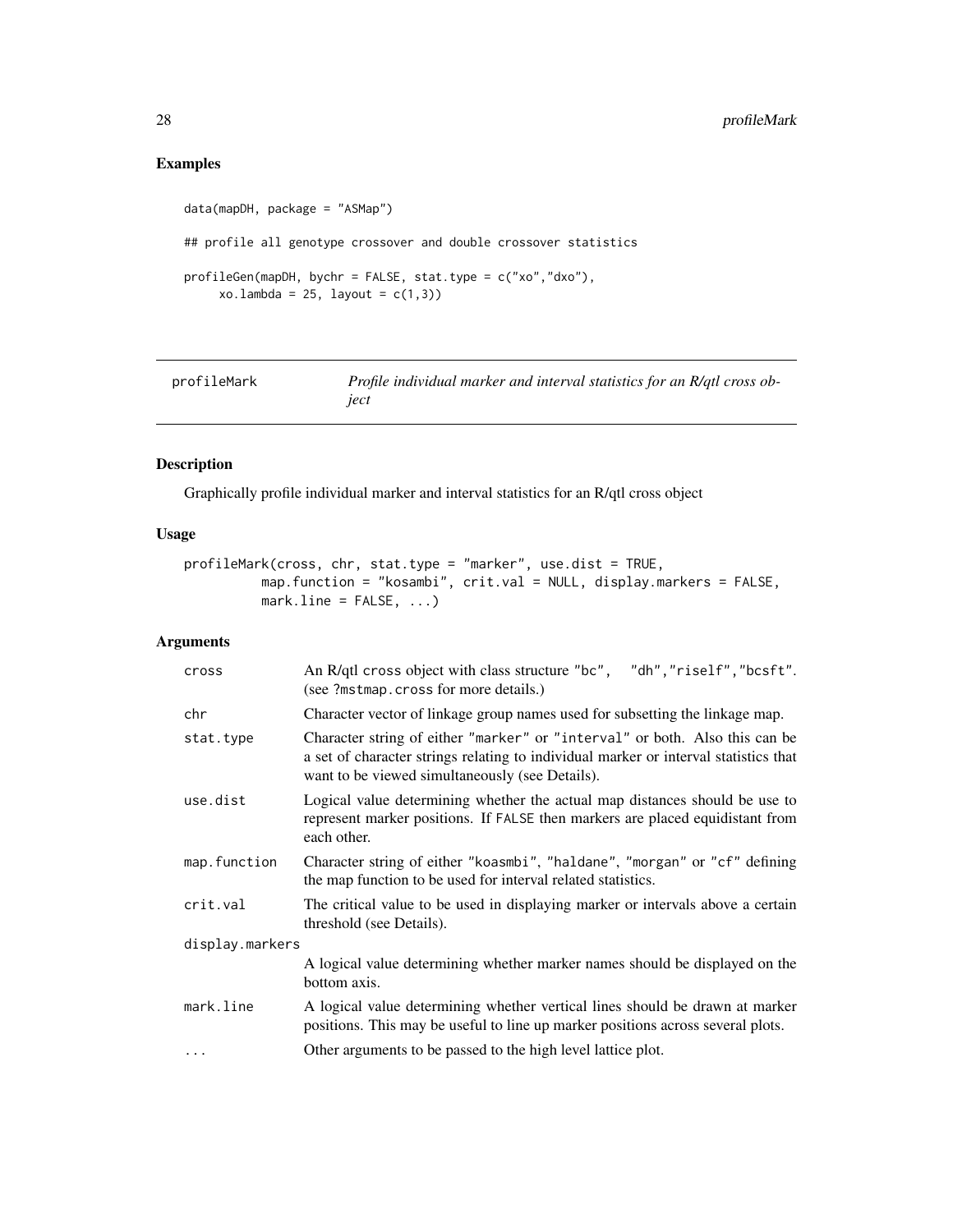#### profileMark 29

#### Details

This graphical function calls the function statMark to retrieve marker and interval statistics. If "marker" is given as the stat.type then the complete set of marker statistics is plotted simultaneously. If "interval" is given as the stat.type then the function simultaneously plots the complete set of interval statistics. Both can also be chosen.

This function also allows users to choose any combination of marker or interval statistics they would like to view. The set of available marker statistics that can be profiled are given below

- "seg.dist": Profile the -log10 p-value. results from a test of segregation distortion for each marker.
- "miss": Profile the proportion of missing values for each marker.
- "prop": Profile the allele proportions for each marker.
- "dxo": Profile the number of double crossovers occurring at each marker.

The set of available interval statistics that can be profiled are given below

- "erf": Profile the recombination fractions for the intervals.
- "lod": Profile the LOD score for the test of no linkage between markers in an interval.
- "dist": Profile the interval map distance taken from the map component of each linkage group.
- "mrf": Profile the map recombination fraction for the intervals.
- "recomb": Profile the actual number of recombinations within each of the intervals.

If crit.val="bonf" and marker statistics are plotted then any markers that have p-value for the test of segregation distortion less than the family wise error rate based on a bonferroni adjustment of the usual 0.05 alpha level, are annotated on each of the marker plots. If any interval statistics are being plotted then any intervals that have a p-value for the test of no linkage that is less than a bonferroni adjustment of the usual 0.05 alpha level are annotated on each of the interval statistics plots.

#### Value

A lattice panel plot is displayed with panels described by the stat.type given in the call and the complete marker/interval statistics are returned invisibly. If crit.val is not NULL then both the marker/interval statistics are returned with an extra logical column called "crit.val" from testing markers for segregation distortion and intervals for weak linkage (see Details).

# Author(s)

Julian Taylor

#### References

Taylor, J., Butler, D. (2017) R Package ASMap: Efficient Genetic Linkage Map Construction and Diagnosis. Journal of Statistical Software, 79(6), 1–29.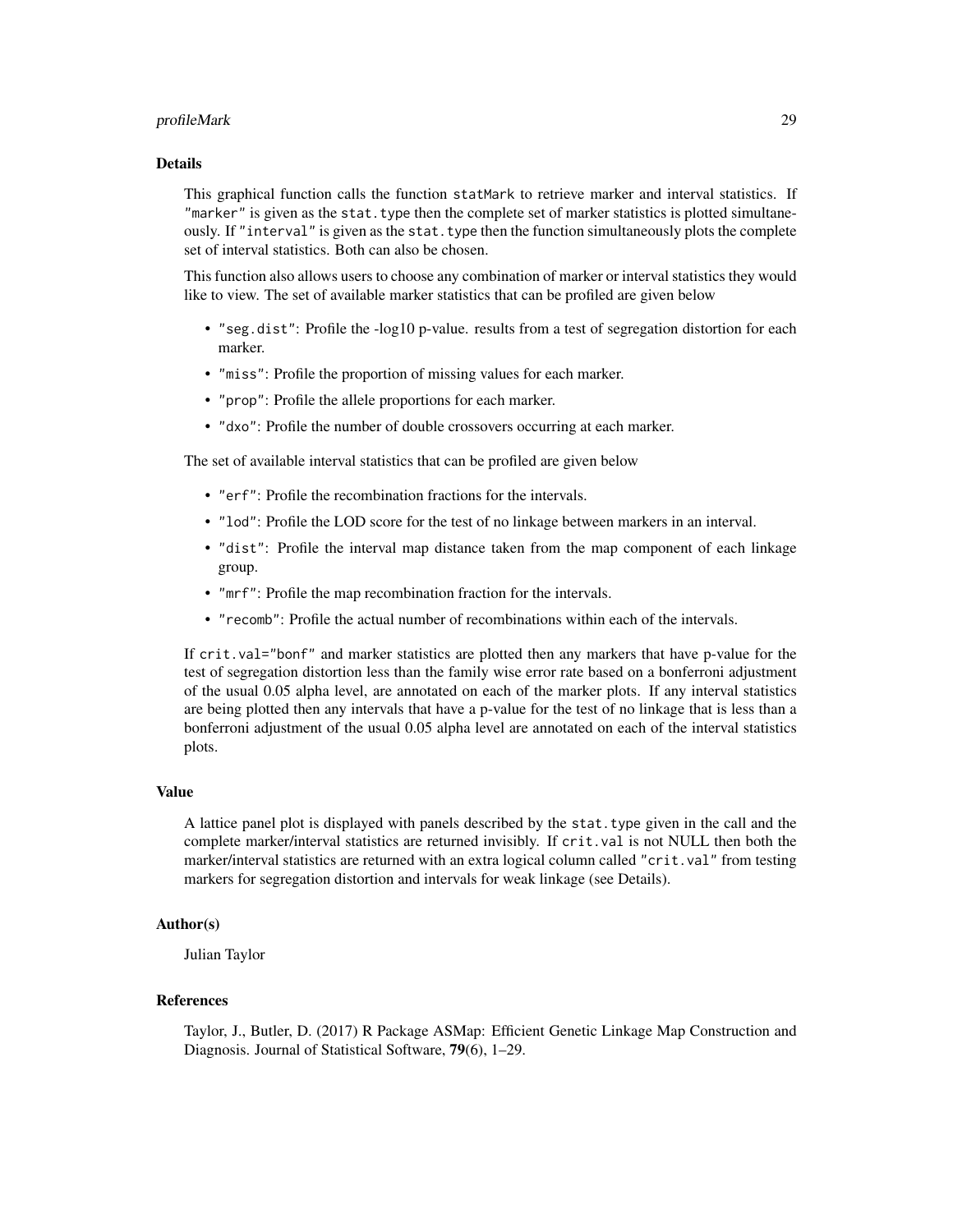# See Also

[profileMark](#page-27-1)

# Examples

```
data(mapDH, package = "ASMap")
## profile chosen statistics
profileMark(mapDH, stat.type = c("seg.dist","prop","erf"), layout =
      c(1,4), type = "l")
```
<span id="page-29-1"></span>pullCross *Pull markers from a linkage map.*

# Description

Pull markers of a certain type from a linkage map and place them aside in the R/qtl object and, if appropriate, keeping their connections with the reduced linkage map.

# Usage

pullCross(object, chr, type = c("co.located","seg.distortion","missing"), pars = NULL, replace = FALSE, ...)

| object   | An R/qtl cross object with class structure "bc", "dh", "riself", "bcsft".<br>(see ?mstmap.cross for more details.)                                                                                        |
|----------|-----------------------------------------------------------------------------------------------------------------------------------------------------------------------------------------------------------|
| chr      | A character vector of linkage group names with which to subset the linkage map<br>before pulling any markers.                                                                                             |
| type     | A character string determining the type of markers to be pulled from the map<br>(see Details).                                                                                                            |
| pars     | A list of parameters that are used by pulleross to pull markers of certain type.<br>The default NULL calls the parameter initialization function pp. in it with de-<br>faults (see Details and Examples). |
| replace  | A logical value determining whether the markers and summary of marker infor-<br>mation that is pulled from the map replaces information that is already residing<br>in the type element of the object.    |
| $\cdots$ | Currently ignored.                                                                                                                                                                                        |

<span id="page-29-0"></span>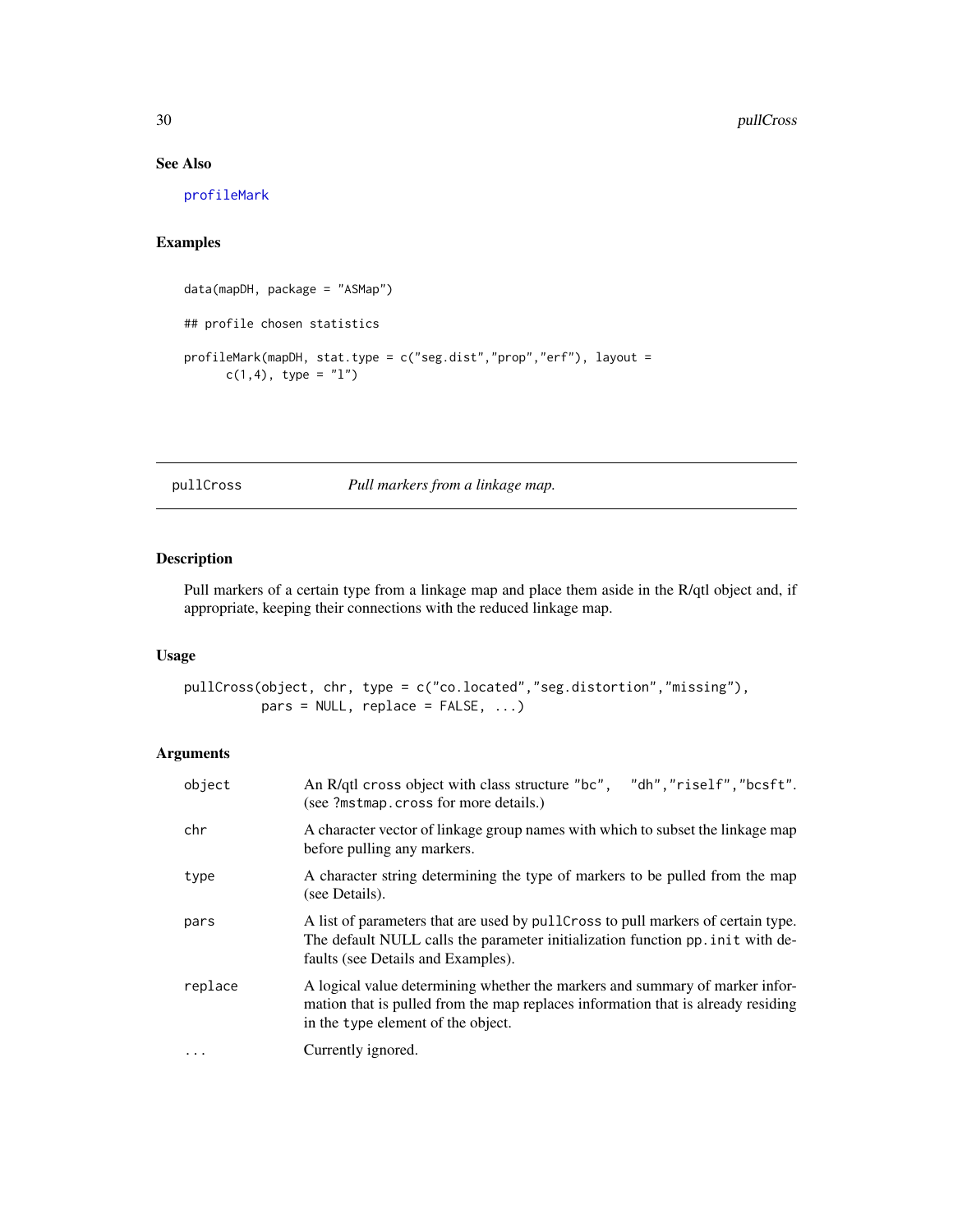#### pullCross 31

#### Details

This function gives users the ability to "pull" markers of several different types from the linkage map and place them in appropriately named elements of the cross object. These elements can be examined by the user and can even be "pushed" back using the complementary command pushCross.

Currently supported types are:

- type = "co.located". This type gives the user the ability to reduce a linkage map to a unique set of markers for the purpose of efficient map construction. Co-located markers are pulled from the linkage map using the technology of findDupMarkers from the qtl package and places them aside in a separate list element called "co.located". This element contains the removed marker data as well as a table that displays the connections between the colocated markers with markers that remain in the linkage map. If required, this table is used by pushCross to "push" the co-located markers back into the linkage map.
- type = "seg.distortion". Users can pull markers with segregation distortion from a linkage map with two different thresholding mechanisms called using pars. If the list argument pars is used with an element called seg.thresh then markers are pulled from the map if the p-value from the test for segregation distortion is LESS than seg.thresh. Values of seg.thresh must be between 0 and 1. If pars contains an element seg.ratio then markers are pulled from the map based on the ratio provided. The ratio must be in character format and of the type "AA:BB" for two allele populations and "AA:AB:BB" for three allele populations (see Examples for more details). Markers are pulled if their allele proportions are GREATER than the largest proportional ratio or LESS than the smallest proportional ratio given in seg.thresh. If neither thresholding mechanisms are given then the default is to use seg. thresh  $= 0.05$ . If markers are found matching the above criteria they are pulled from the linkage map and placed aside in an element called "seg.distortion". This element contains the removed distorted marker data as well as a table summarizing each of the markers. See examples below for more detail.
- type = "missing". Users can pull markers with a proportional amount of missing allele scores. If pars contains an element miss.thresh then markers are pulled from the linkage map that have a proportion of missing values GREATER than miss.thresh. If no value is given for miss.thresh then it defaults to 0.1 or 10% missing values. If markers are found matching the above criteria they are pulled from the map and are placed aside in an separate list element called "missing". This element contains the removed marker data as well as a table summarizing each of the markers. See examples below for more detail.

#### Value

The cross object is returned with identical class structure as the inputted cross object and an additional elements corresponding to the marker types being pulled from the map.

# Author(s)

Julian Taylor

### References

Taylor, J., Butler, D. (2017) R Package ASMap: Efficient Genetic Linkage Map Construction and Diagnosis. Journal of Statistical Software, 79(6), 1–29.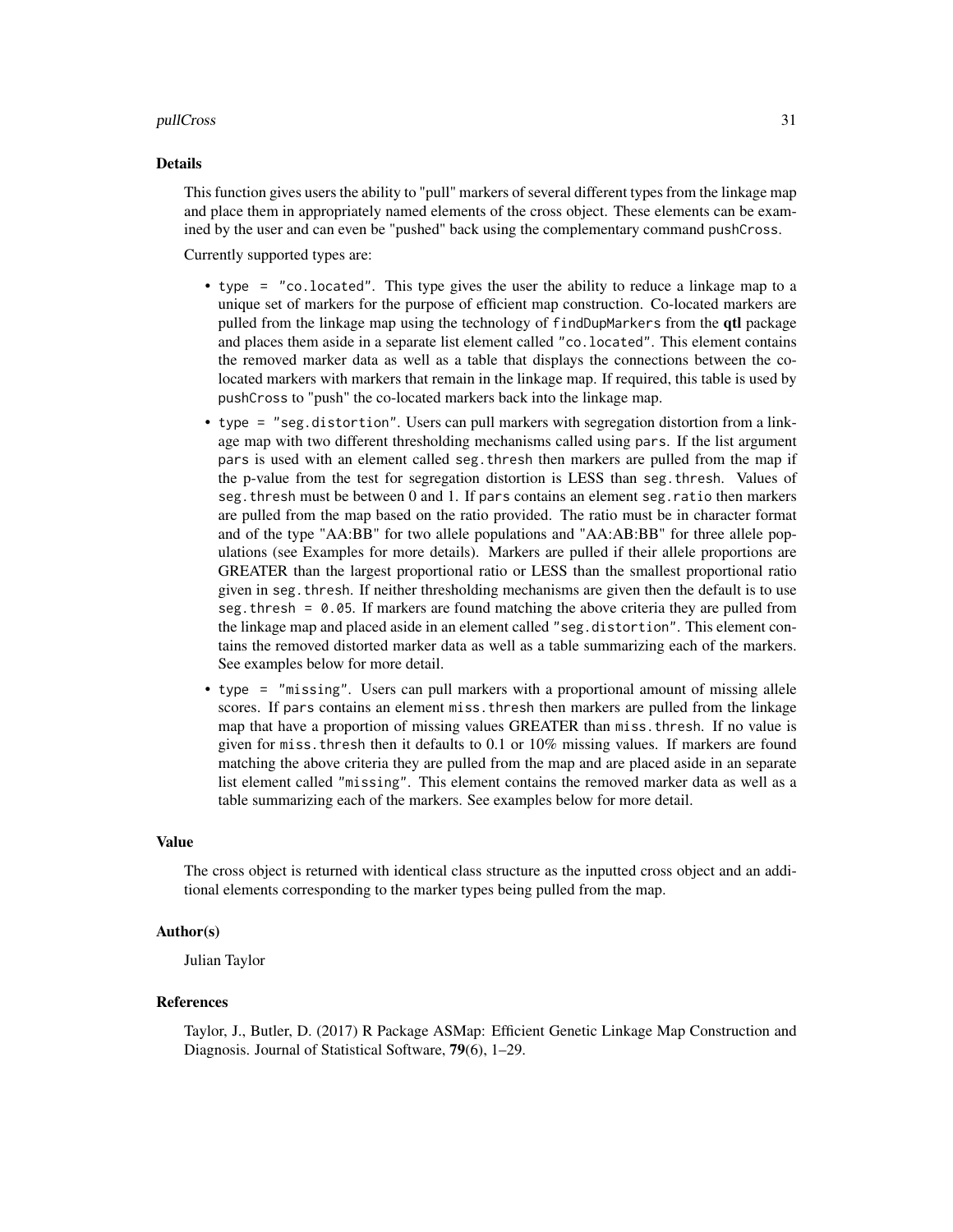# <span id="page-31-0"></span>See Also

[pushCross](#page-31-1)

# Examples

```
data(mapDH, package = "ASMap")
## pull co-located markers from linkage map
mapDH.c <- pullCross(mapDH, type = "co.located")
mapDH.c$co.located$table
## pull distorted markers from linkage map using seg.thresh
mapDH.s <- pullCross(mapDH, type = "seg.distortion", pars =
          list(seg.thresh = 0.05)mapDH.s$seg.distortion$table
## pull distorted markers from linkage map using seg.ratio
mapDH.s <- pullCross(mapDH, type = "seg.distortion", pars =
           list(seg.ratio = "56:44"))
mapDH.s$seg.distortion$table
```
<span id="page-31-1"></span>

|  | pushCross |
|--|-----------|

```
Push markers into an established R/qtl linkage map.
```
#### Description

Push unlinked markers or markers that were originally placed aside by pullCross back into linkage groups of an established R/qtl linkage map.

#### Usage

```
pushCross(object, type = c("co.located","seg.distortion","missing","unlinked"),
      unlinked.chr = NULL, pars = NULL, ...)
```

| object       | An R/qtl cross object with class structure "bc", "dh", "riself", "bcsft".<br>(see ?mstmap.cross for more details.)                                                                                    |
|--------------|-------------------------------------------------------------------------------------------------------------------------------------------------------------------------------------------------------|
| type         | A character string determining the type of markers to be pushed into the linkage<br>map (see Details).                                                                                                |
| unlinked.chr | A character string of linkage group names containing markers that require push-<br>ing into the remaining linkage groups of the object. This is only useful when<br>type="unlinked". Default is NULL. |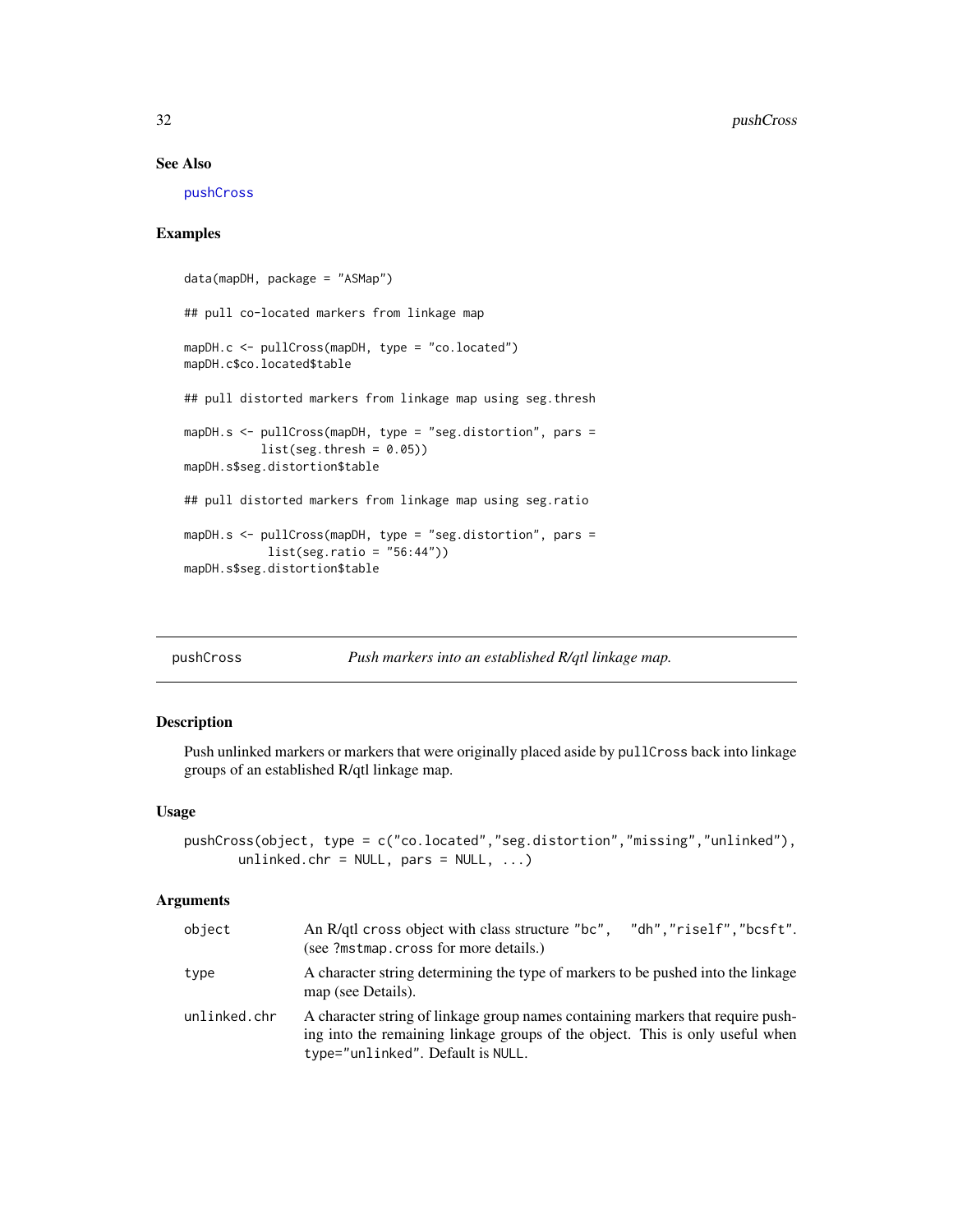| pars     | A list of parameters that are used by pushCross to push markers a certain type   |
|----------|----------------------------------------------------------------------------------|
|          | back into the linkage group. The default NULL calls the parameter initialization |
|          | function pp. in it with defaults (see Details and Examples).                     |
| $\cdots$ | Currently ignored.                                                               |

# Details

This function was written explicitly to complement pullCross by "pushing" markers of certain types back into linkage groups of an established linkage map.

Currently supported marker types are:

- type = "co.located". Users can push co-located markers back into the linkage map that have been set aside in the cross object element co.located. To ensure this can be used at any stage of the linkage map construction process the function disregards the linkage group information provided in the table formed by using pullCross. Instead it uses the current positions of the markers in the reduced linkage map to determine where to push the co-located markers back to.
- type = "seg.distortion". Users can push markers from the object element "seg.distortion" back into a linkage map using the thresholding mechanisms seg.thresh and seg.ratio called using pars. If seg.thresh is given then the markers are pushed back that have pvalues that are GREATER than seg.thresh. If pars contains an element seg.ratio then markers are pushed back based on the ratio provided. The ratio must be in character format and of the type "AA:BB" for two allele populations and "AA:AB:BB" for three allele populations (see Examples for more details). Markers are pushed back if their allele proportions are LESS than the largest proportional ratio or GREATER than the smallest proportional ratio given in seg.thresh. If neither thresholding mechanisms are given then the default is to use seg.thresh =  $0.05$ .
- type = "missing". Users can push markers from the object element "missing" back into the linkage map using the thresholding parameter miss.thresh called using pars. Markers will be pushed back that have a proportion of missing values LESS than miss. thresh. If no value is given for this parameter it defaults to 0.1 or 10% missing values.
- type = "unlinked". Users can push unlinked markers that reside in linkage groups of the established linkage map. If this type is chosen unlinked.chr must be a character string of linkage group names in the object.

For types "seg.distortion", "missing" and "unlinked" a fast clustering method is used to allocate markers to established linkage groups. This is done very efficiently by reducing the constructed linkage map to a skeleton set of markers before checking linkages. How these linkages are formed can be tweaked by setting max.rf and min.lod when calling pars. These currently default to  $max.rf = 0.25$  and  $min.$  lod = 3.

Users should explicitly avoid the use of "UL" as part of a linkage group name as this is used internally to name unlinked groups of markers if required. It should also be noted that this function does not re-construct the object after allocating markers to linkage groups. For efficient linkage map reconstruction of an R/qtl object see mstmap.cross().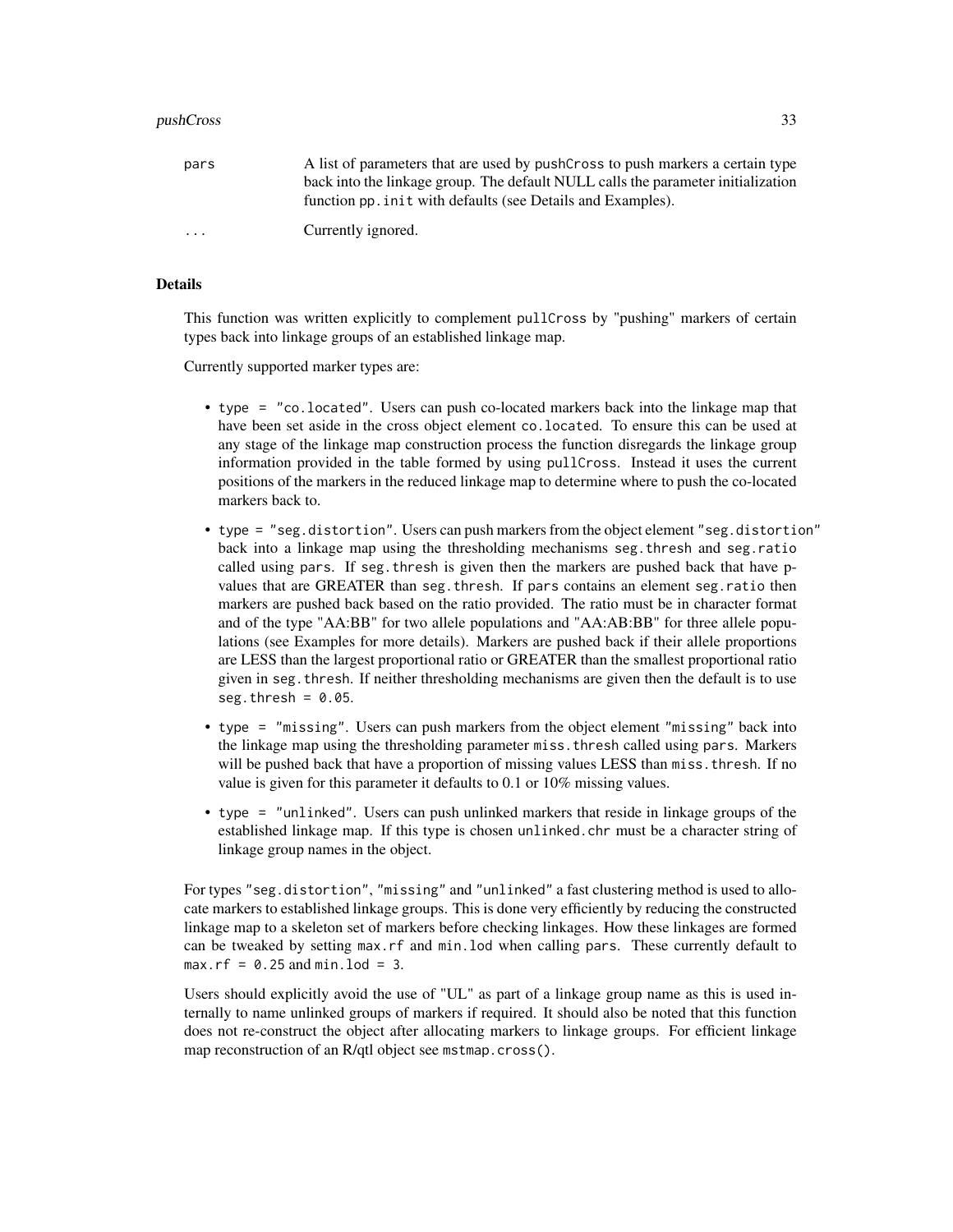# Value

The cross object is returned with an identical class structure as the inputted cross object with additional markers from the marker types pushed into linkage groups of the established linkage map. If all markers of an element type are pushed back then the element type is removed from the object.

# Author(s)

Julian Taylor

# References

Taylor, J., Butler, D. (2017) R Package ASMap: Efficient Genetic Linkage Map Construction and Diagnosis. Journal of Statistical Software, 79(6), 1–29.

#### See Also

# [pullCross](#page-29-1)

# Examples

```
data(mapDH, package = "ASMap")
## pull co-located markers from map
mapDH.c <- pullCross(mapDH, type = "co.located")
mapDH.c$co.located$table
## push co-located markers back into linkage map
mapDH.z <- pushCross(mapDH.c, type = "co.located")
pull.map(mapDH.z)
```
pValue *P-value graph*

# Description

P-value graph to determine threshold for marker clustering

#### Usage

```
pValue(dist = seq(25, 40, by = 5), pop.size = 100:500, map.function ="kosambi", LOD = FALSE)
```
<span id="page-33-0"></span>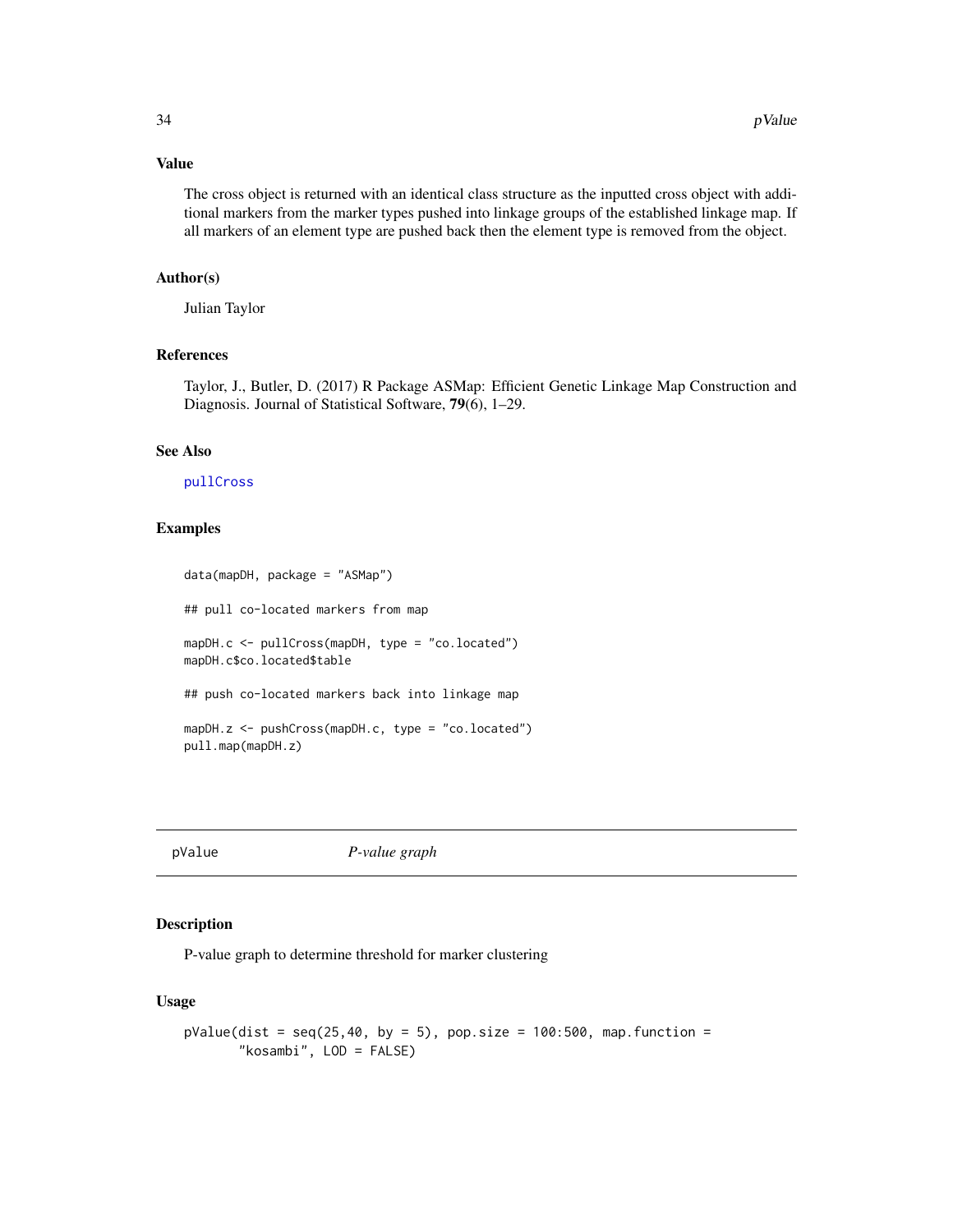#### <span id="page-34-0"></span>quickEst 35

# Arguments

| dist         | Numeric range of genetic distances in cM.                                                                                                                                                                 |
|--------------|-----------------------------------------------------------------------------------------------------------------------------------------------------------------------------------------------------------|
| pop.size     | Numeric range of population sizes.                                                                                                                                                                        |
| map.function | Character string of either "koasmbi", "haldane", "morgan" or "cf" defining<br>the mapping function to be used.                                                                                            |
| <b>LOD</b>   | If $\text{LOD}$ = TRUE the LOD score of linkage is calculated or if $\text{LOD}$ = FALSE then<br>the minus log10 p-value used to threshold the hoeffding inequality is calculated<br>(defaults to FALSE). |

# Details

This function provides the ability to create a user specified p-value plot similar to Figure 1.1 in the vignette for the package.

# Value

A plot is displayed showing minus log10 pvalue (or LOD score) of linkage vs the range of specified population sizes for different specified genetic distances.

# Author(s)

Julian Taylor

#### References

Taylor, J., Butler, D. (2017) R Package ASMap: Efficient Genetic Linkage Map Construction and Diagnosis. Journal of Statistical Software, 79(6), 1–29.

# See Also

[mstmap.cross](#page-16-1) and [mstmap.data.frame](#page-20-1)

# Examples

 $pValue(dist = seq(25, 40, by = 2))$ 

| quickEst |  |  |  |  |
|----------|--|--|--|--|
|          |  |  |  |  |
|          |  |  |  |  |
|          |  |  |  |  |

quickEst *Very quick estimation of genetic map distances.*

# Description

Very quick estimation of genetic map distances for a constructed R/qtl object

#### Usage

```
quickEst(object, chr, map.function = "kosambi", ...)
```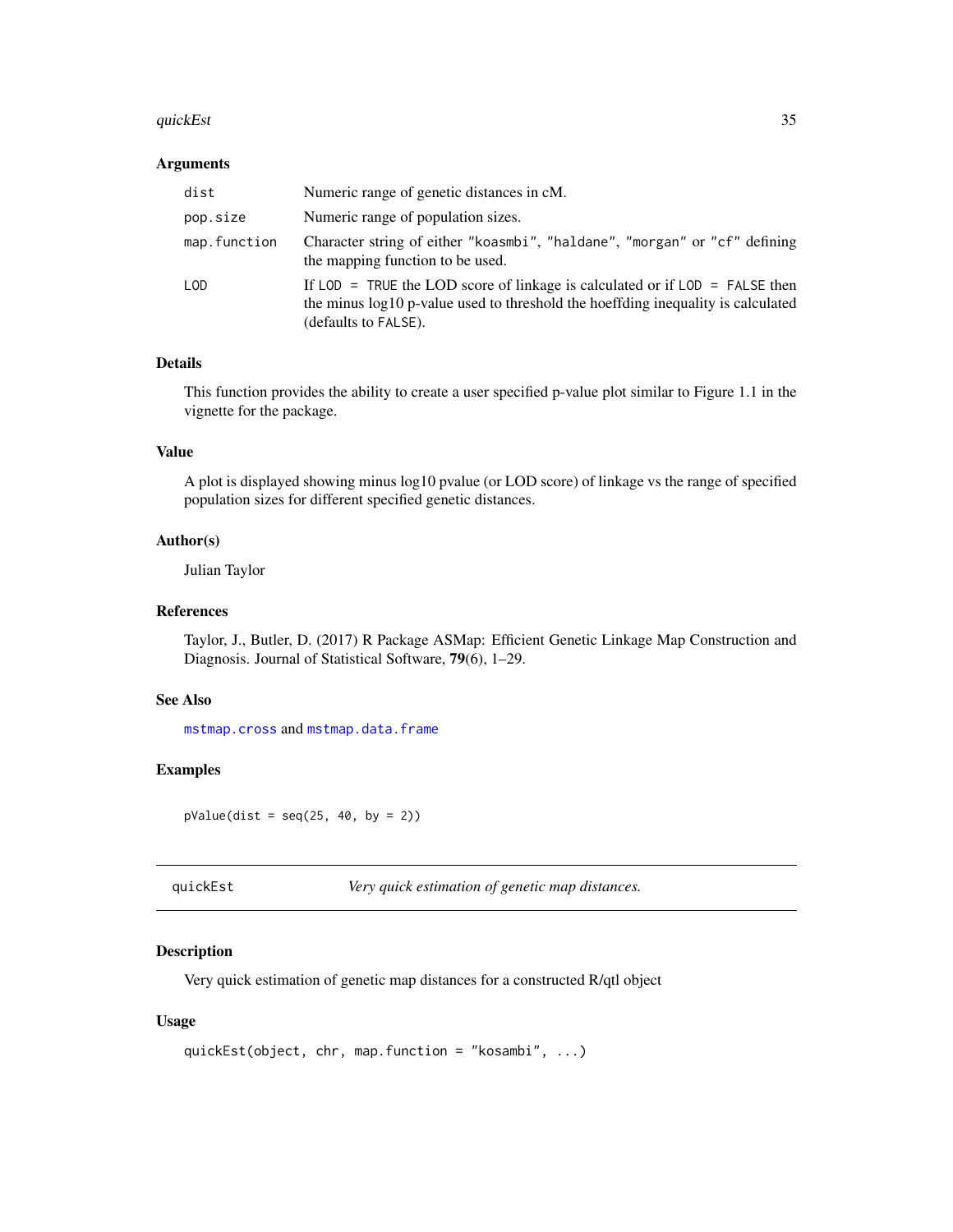# <span id="page-35-0"></span>Arguments

| object       | An R/qtl object object with any class structure.                                                               |
|--------------|----------------------------------------------------------------------------------------------------------------|
| chr          | A character string of linkage group names that require (re)estimation of their<br>genetic map distances.       |
| map.function | Character string of either "koasmbi", "haldane", "morgan" or "cf" defining<br>the mapping function to be used. |
| .            | Other arguments passed to argmax.geno.                                                                         |

# Details

For linkage groups with large numbers of markers, the Hidden Markov algorithm in est.map can be extremely slow. The computational burden for this algorithm increases as the number of missing values and genotyping errors increase. quickEst circumvents this by using the Viterbi algorithm computationally implemented in argmax.geno of the **qtl** package. Initial conservative estimates of the map distances are calculated from inverting recombination fractions outputted from est.rf. These are then passed to argmax.geno and imputation of missing allele scores is performed along with re-estimation of map distances.

#### Value

The cross object is returned with identical class structure as the inputted cross object.

#### Author(s)

Julian Taylor

# References

Taylor, J., Butler, D. (2017) R Package ASMap: Efficient Genetic Linkage Map Construction and Diagnosis. Journal of Statistical Software, 79(6), 1–29.

# See Also

[est.map](#page-0-0)

# Examples

```
data(mapDH, package = "ASMap")
mapDH1 <- quickEst(mapDH, map.function = "kosambi")
```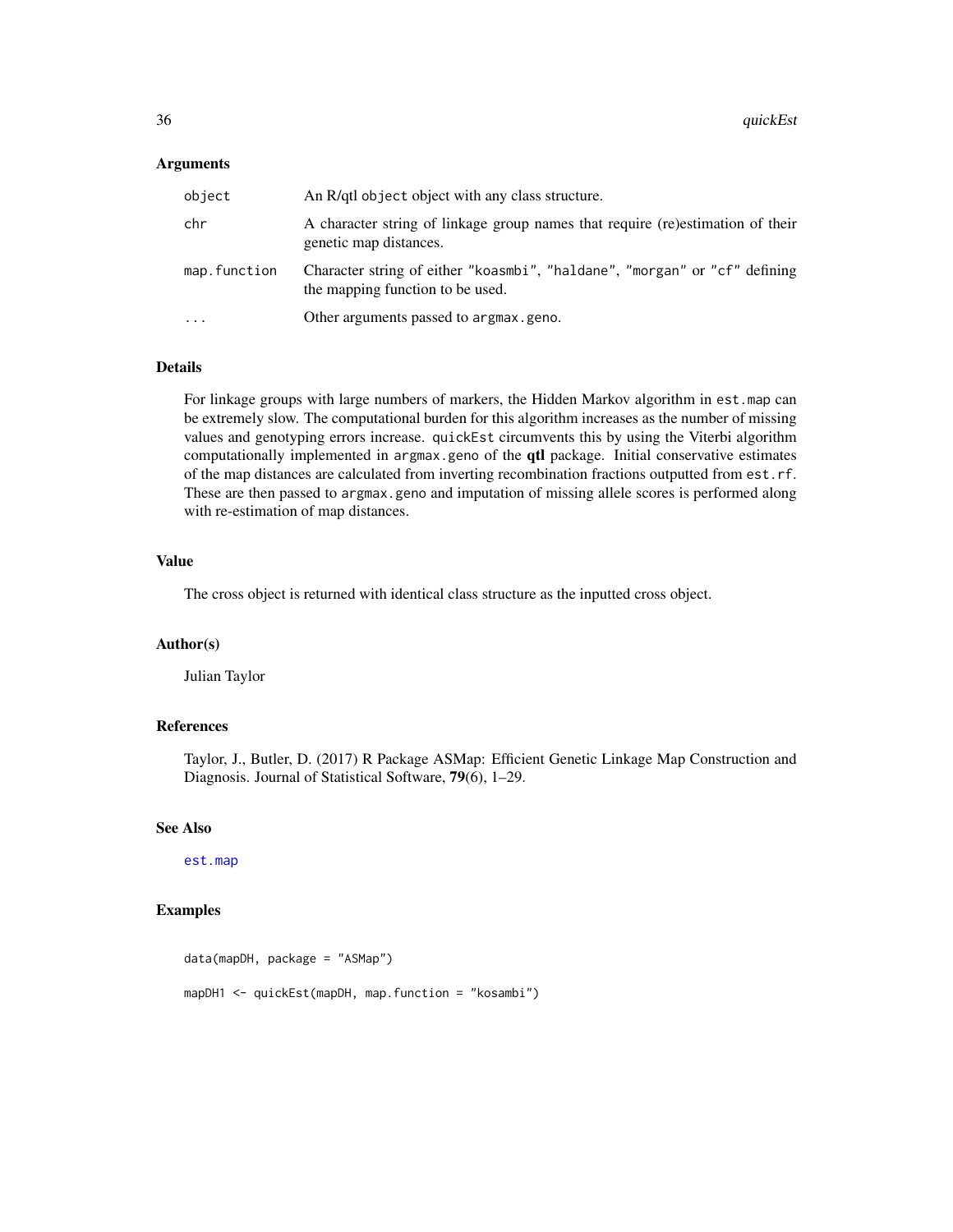<span id="page-36-1"></span><span id="page-36-0"></span>

# Description

Individual genotype statistics for the current linkage map order of and R/qtl cross object

# Usage

statGen(cross, chr, bychr = TRUE, stat.type = c("xo","dxo","miss"), id = "Genotype")

# Arguments

| cross     | An R/qtl cross object with class structure "bc",<br>"dh","riself","bcsft".<br>(see ?mstmap.cross for more details.)                                                                                                       |
|-----------|---------------------------------------------------------------------------------------------------------------------------------------------------------------------------------------------------------------------------|
| chr       | Character vector of linkage group names used for subsetting the linkage map.                                                                                                                                              |
| bychr     | Logical vector determining whether statistics should be plotted by chromosome<br>(see Details).                                                                                                                           |
| stat.type | Character string of any combination of "xo" or "dxo" or both. "miss". "xo"<br>calculates the number of crossovers, "dxo" calculates the number of double<br>crossover and "miss" calculates the number of missing values. |
| id        | Character string determining the column of cross\$pheno that contains the geno-<br>type names.                                                                                                                            |

# Details

This function is used in profileGen to plot any combination of returned linkage map statistics on a single graphical display.

#### Value

A list with elements named by the stat. type used in the call. If bych $r = TRUE$  then each element is a data frame of statistics with columns named by the linkage groups. If bychr = FALSE then each element is a vector of statistics named by the stat.type.

# Author(s)

Julian Taylor

# References

Taylor, J., Butler, D. (2017) R Package ASMap: Efficient Genetic Linkage Map Construction and Diagnosis. Journal of Statistical Software, 79(6), 1–29.

### See Also

[profileGen](#page-25-1)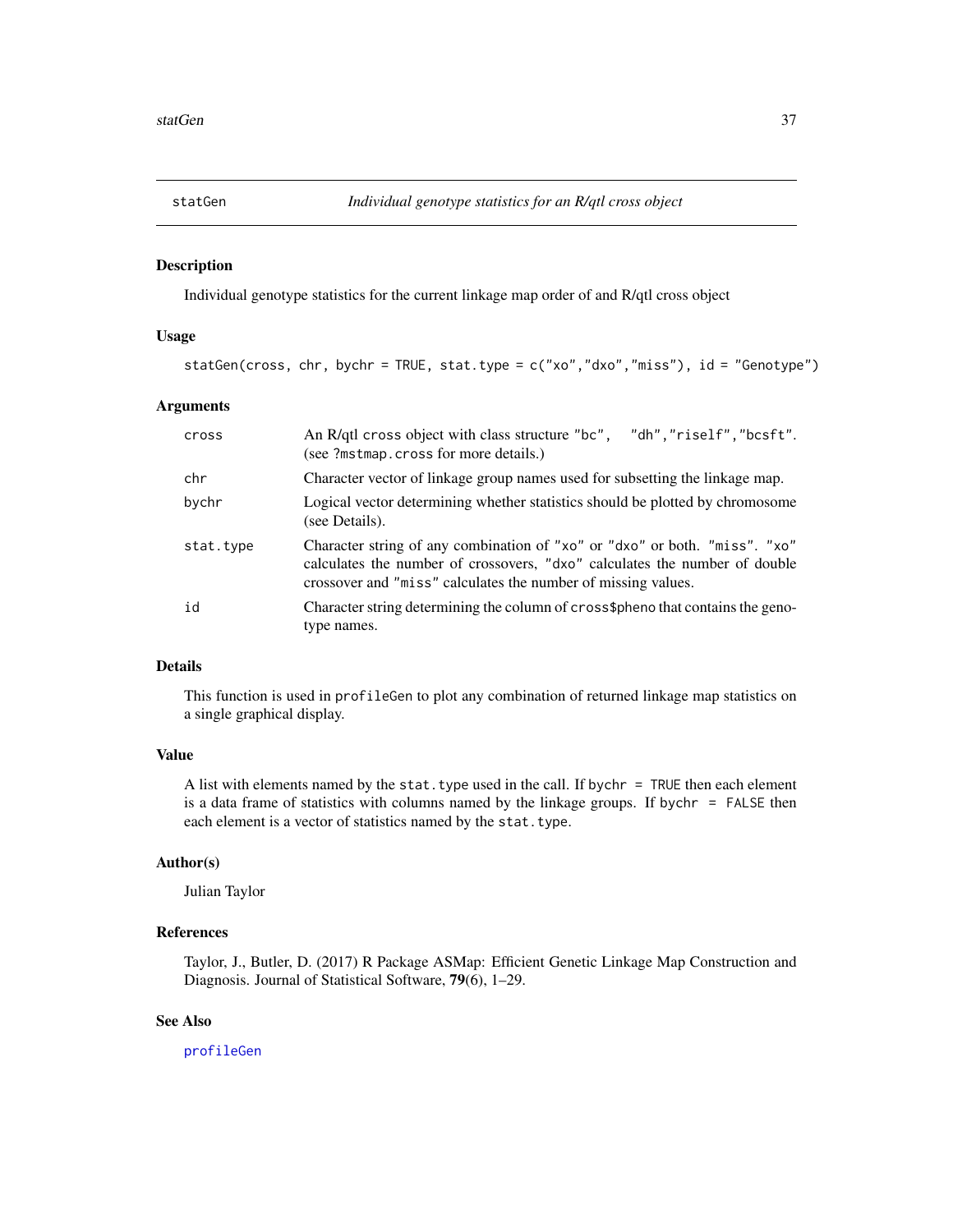# <span id="page-37-0"></span>Examples

```
data(mapDH, package = "ASMap")
## produce all genotype crossover and double crossover statistics
sg <- statGen(mapDH, stat.type = c("xo","dxo"))
```
statMark *Individual marker and interval statistics for an R/qtl cross object*

# **Description**

Individual marker and interval statistics for an R/qtl cross object

# Usage

```
statMark(cross, chr, stat.type = c("marker","interval"), map.function = "kosambi")
```
# Arguments

| cross        | An R/qtl cross object with class structure "bc", "dh", "riself", "bcsft".<br>(see ?mstmap.cross for more details.)                                                                                                   |
|--------------|----------------------------------------------------------------------------------------------------------------------------------------------------------------------------------------------------------------------|
| chr          | Character vector of linkage group names used for subsetting the linkage map.                                                                                                                                         |
| stat.type    | Character string of either "marker" or "interval" or both. "marker" produces<br>individual marker related statistics and "interval" produces interval related<br>statistics for the current map order (see Details). |
| map.function | Character string of either "koasmbi", "haldane", "morgan" or "cf" defining<br>the map function to be used for interval related statistics.                                                                           |

# Details

If "marker" is chosen then a call to geno.table from qtl is used to return individual marker statistics for segregation distortion, as well as allele and missing value proportions. For the current map order the number of double crossovers at each marker are also returned.

If "interval" is chosen then interval statistics are returned for the current map order. These include the estimated recombination fraction and LOD score between adjacent markers, calculated from est.rf in qtl. Also returned are the map interval distances and converted map recombination fractions extracted from the "map" component of each linkage group as well as the actual number of recombinations between markers.

This function is used in profileMark to plot any combination of returned linkage map statistics on a single graphical display.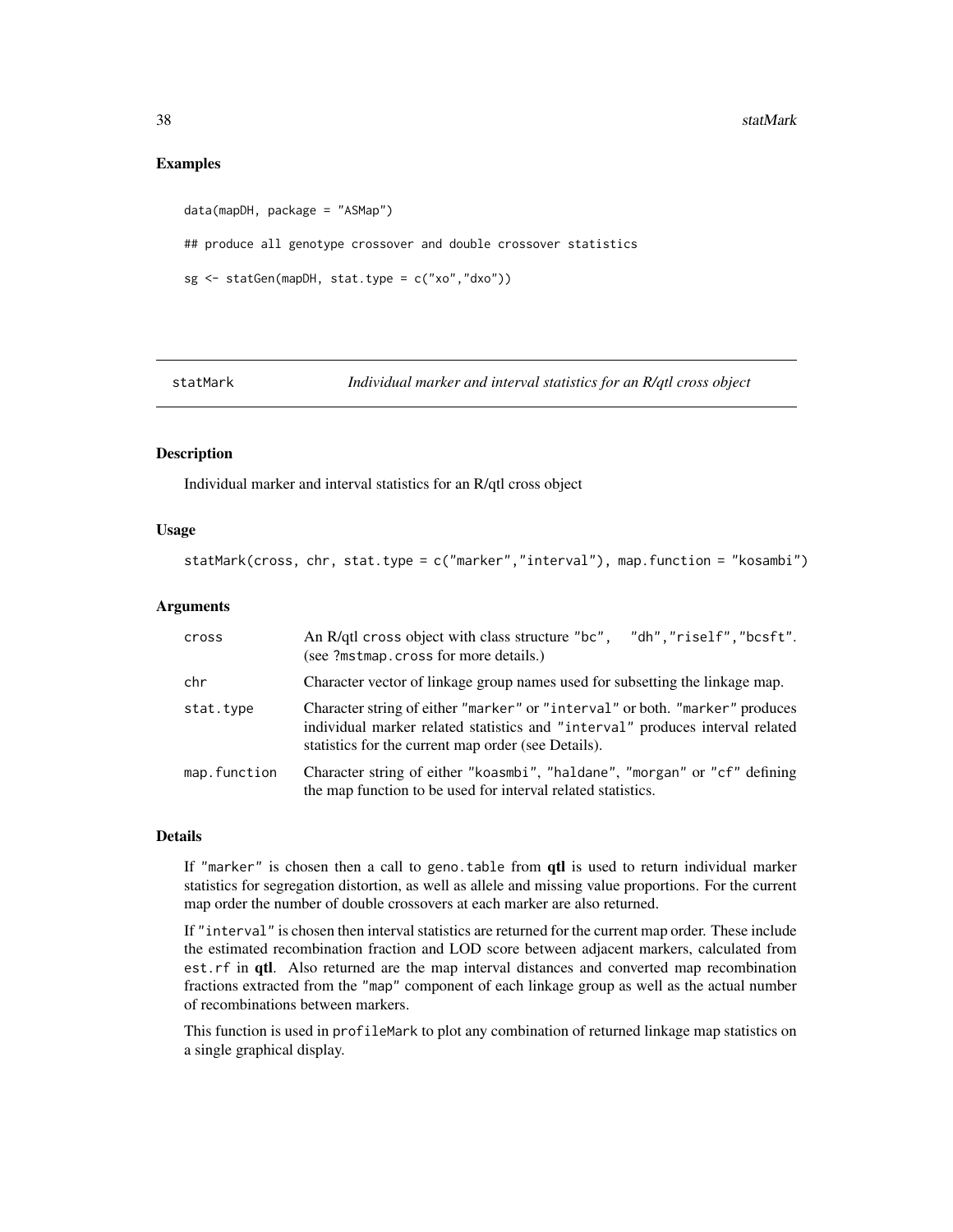#### <span id="page-38-0"></span>subsetCross 39

# Value

A list named by the stat.type used in the call. Each element is a data frame of statistics with columns named by the statistic.

# Author(s)

Julian Taylor

# References

Taylor, J., Butler, D. (2017) R Package ASMap: Efficient Genetic Linkage Map Construction and Diagnosis. Journal of Statistical Software, 79(6), 1–29.

# See Also

[profileMark](#page-27-1)

# Examples

```
data(mapDH, package = "ASMap")
## produce all statistics
sm <- statMark(mapDH, stat.type = c("marker","interval"))
```
subsetCross *Subset an R/qtl object*

# Description

Subset an R/qtl object by chromosome or by individuals for populations used within the R/ASMap package.

# Usage

```
subsetCross(cross, chr, ind, ...)
```

| cross     | A "cross" object generated from the R/qtl package. Specifically the object<br>needs to inherit from one of the following classes "bc", "dh", "riself", "bcsft"<br>(see Details). |
|-----------|----------------------------------------------------------------------------------------------------------------------------------------------------------------------------------|
| chr       | Optional vector specifying which chromosomes to keep or discard. This may be<br>a logical, numeric, or character string vector. See ?subset.cross.                               |
| ind       | Optional vector specifying which individuals to keep or discard. This may be a<br>logical or numeric vector (see Details).                                                       |
| $\ddotsc$ | Kept for compatability with subset. cross and is ignored at this point.                                                                                                          |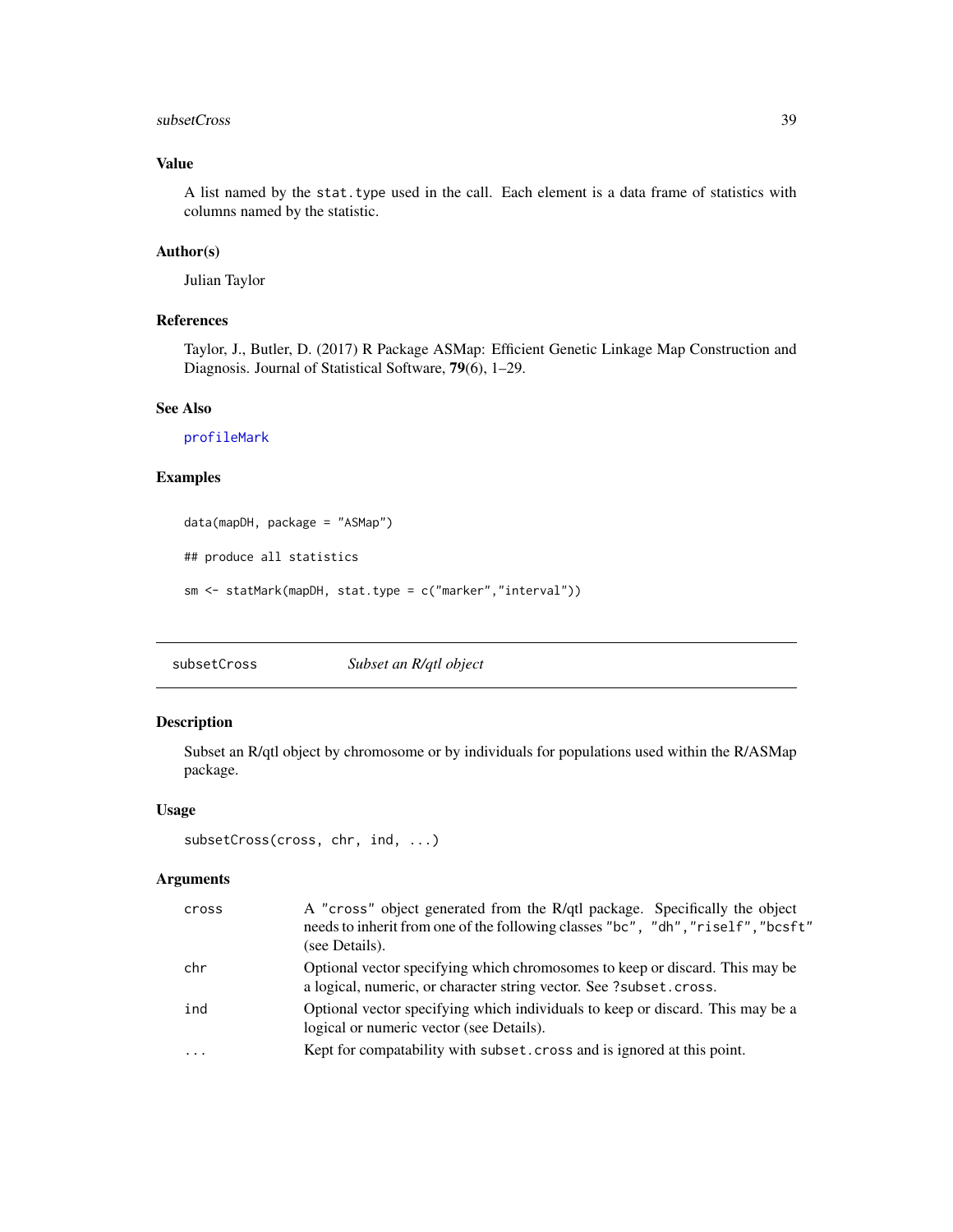# Details

This function is a replacement version of subset.cross that should be used if the cross object contains any or all of the components "co.located", "seg.distortion" and "missing" created by a pullCross call. For a given ind, the function calls subset.cross to ensure that all elements created from calls to native R/qtl functions are subsetted appropriately. In addition, the "co.located", "seg.distortion" and "missing" elements are also subsetted and if components "seg.distortion" and "missing" exist, statistics in their respective tables are recalculated.

It provides identical functionality to subset.cross with the exception that ind can only be a logical or numeric vector.

# Value

The cross object is returned with the appropriate subsetting.

# Author(s)

Julian Taylor

# References

Taylor, J., Butler, D. (2017) R Package ASMap: Efficient Genetic Linkage Map Construction and Diagnosis. Journal of Statistical Software, 79(6), 1–29.

# See Also

[subset.cross](#page-0-0) and pullCross

#### Examples

```
data(mapDH, package = "ASMap")
mapDH.s <- pullCross(mapDH, type = "seg.distortion")
mapDH.s <- subsetCross(mapDH.s, ind = 3:218)
dim(mapDH.s$seg.distortion$data)
```
<span id="page-39-0"></span>